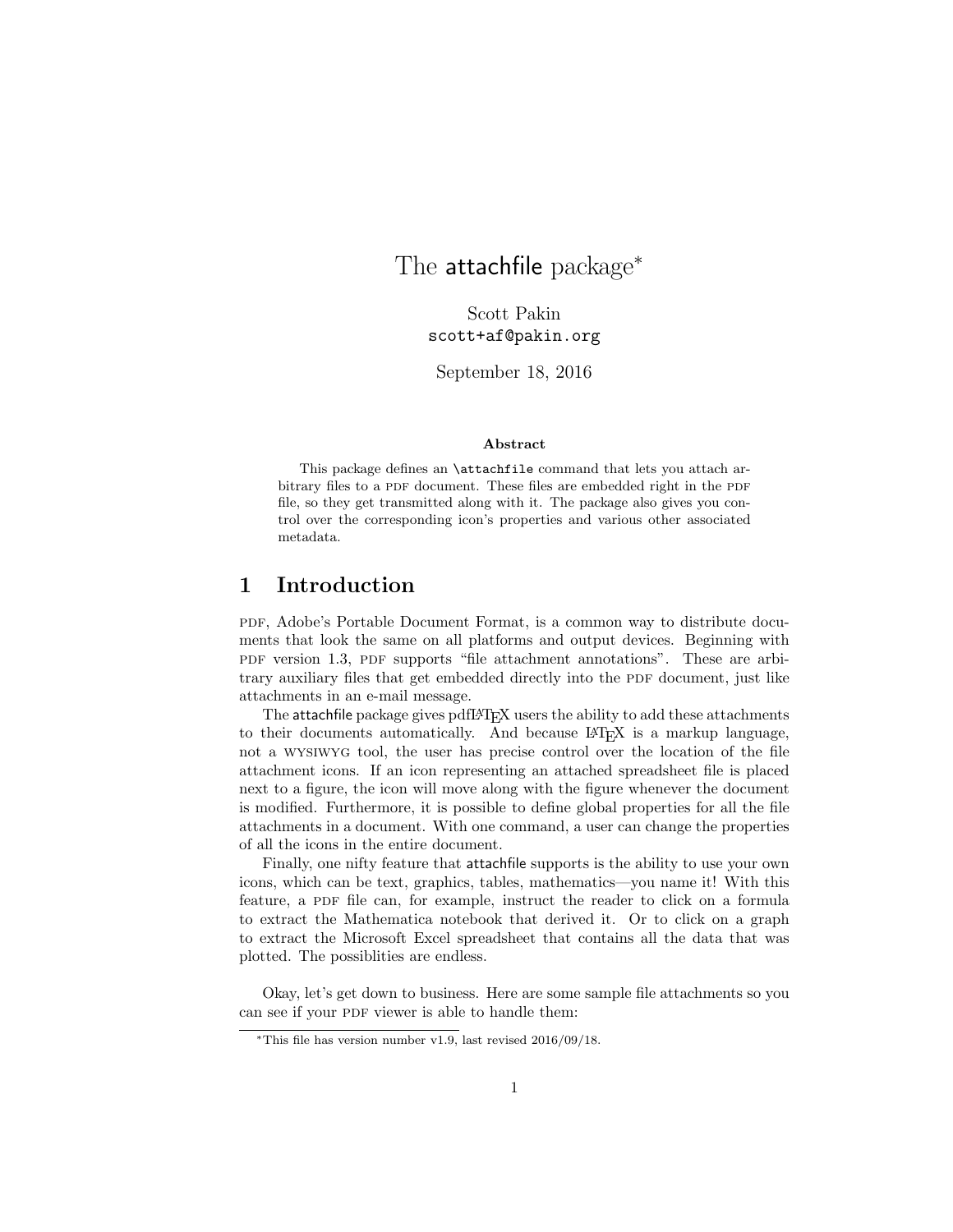

Each of the above points to the  $BIBT<sub>F</sub>X$  bibliography (a plain text file) for the document you're reading now. Try extracting the attachment. In Adobe Acrobat, this is achieved by right-clicking on the icon and choosing "Save Embedded File to Disk..." (or in older versions of Adobe Acrobat, "Extract File..."). You can also double-click to open the file immediately. If you're unable to access the attached file, or you observe miscellaneous strange behavior, your PDF viewer might not be cabable of handling file attachments properly. See Section [5](#page-7-0) for some PDF viewer problems I encountered while testing attachfile.

### 2 Usage

Load attachfile by putting a \usepackage{attachfile} in your document's preamble. attachfile implicitly loads a variety of other packages. Section [5](#page-7-0) presents the complete list.

attachfile v1.9 does not have any of its own package options; any options that get passed to attachfile are forwarded to hyperref. Because hyperref works best when loaded as one of the last packages in the document the same holds true for attachfile.

### <span id="page-1-0"></span>3 Commands

The following are the commands that attachfile makes available for attaching files, customizing the icon appearance, and changing various file attachment metadata.

#### $\texttt{defile} \quad [\langle options \rangle] \quad \{\langle filename \rangle\}$

The \attachfile macro has only one required argument: the name of the file to attach. \attachfile will insert an icon at the current point in the document to represent the attachment.  $\langle options \rangle$  is a list of optional parameters for describing the icon and other assorted metadata. It is described in Section [4.](#page-3-0)

### $\overline{\setminus{\text{noattachfile}}}$  [ $\langle \text{options}\rangle$ ]

When writing instructions, it is sometimes convenient to describe what a file attachment icon looks like without actually attaching a file. That's what \noattachfile is for. All it does is insert the image of a file attachment icon into the document.  $\langle options \rangle$  is a list of optional parameters for describing the icon and other assorted metadata. It is described in Section [4.](#page-3-0) In particular, note that if the print option is set to false then \noattachfile will output empty space of the same size as the icon image.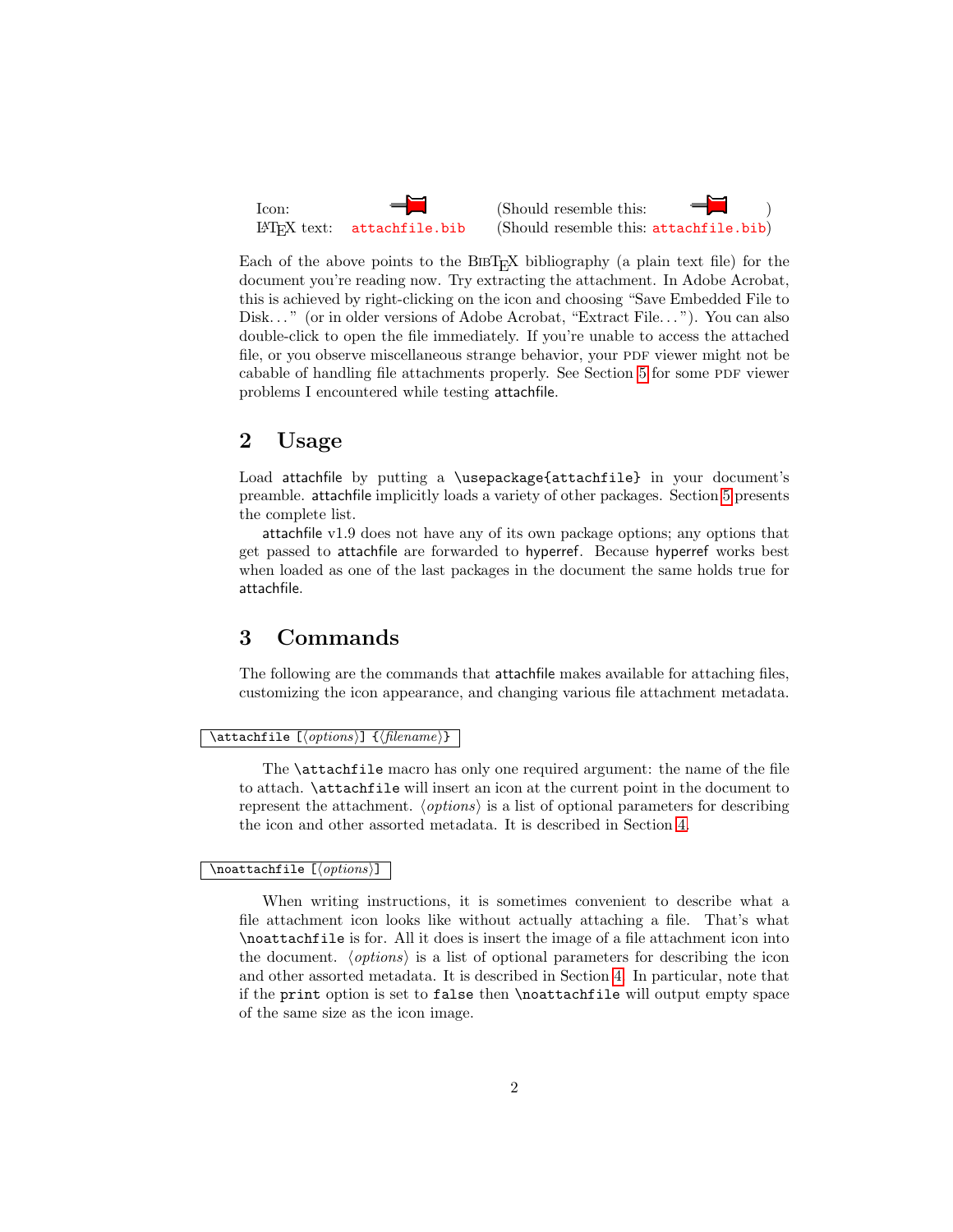### \textattachfile [ $\{options$ ]  $\{\{filename\}$  }  $\{\{texttext}\}$

\textattachfile is just like \attachfile, except that instead of using one of the predefined PDF icons, it lets you use an arbitrary piece of text to represent the attachment. The  $\langle text \rangle$  parameter is not limited to text; it can contain any arbitrary horizontal material. The following are all legal uses of \textattachfile:

- You can \textattachfile{myfile.cc}{extract my source code} if your PDF viewer supports file annotations.
- It is intuitively obvious to even the most casual observer that

```
\textattachfile{derivation.m}{$\displaystyle
  \frac{\partial E_p}{\partial w_{jj}^h} =-\sum_k (y_{pk} - o_{pk}) f_k^{o}{}'(\mbox{net}_{pk}^o)w_{kj}^o f_j^h{}'(\mbox{net}_{pi}^h) x_{pi}
```
• \textattachfile{earningsdata.csv}{\includegraphics{earnings}}

### \notextattachfile  $[\langle options\rangle]$   $\{\langle text\rangle\}$

Just as \noattachfile is a dummy version of \attachfile, so \notextattachfile is a dummy version of \textattachfile. All \notextattachfile does is insert  $\langle text \rangle$  into the document according to  $\langle options \rangle$  (described in Section [4\)](#page-3-0). In particular, note that if the print option is set to false then \notextattachfile will output empty space of the same size as  $\langle text \rangle$ .

#### $\text{lattachfilesetup} \{\langle options\rangle\}$

If you find yourself passing the same set of options to multiple \attachfile calls in your document, you can use \attachfilesetup to specify default option values.  $\atop$  \attachfilesetup's  $\{options\}$  parameter is the same as that used by \attachfile and is described in Section [4.](#page-3-0) Some noteworthy points are:

- 1. \attachfilesetup can be called as many times as desired. Any options specified replace the previous value of those options. All unspecified options are left alone.
- 2. Options passed to \attachfile take precedence over those specified by \attachfilesetup. This lets you define default values for all file attachments and selectively override them on a per-attachment basis.
- 3. Options set by \attachfilesetup are local to the current scope. This lets you assign defaults to a group of file attachments without affecting the global defaults. To define options that apply to the entire document, \attachfilesetup should be called at the top-level scope (which includes the document's prologue).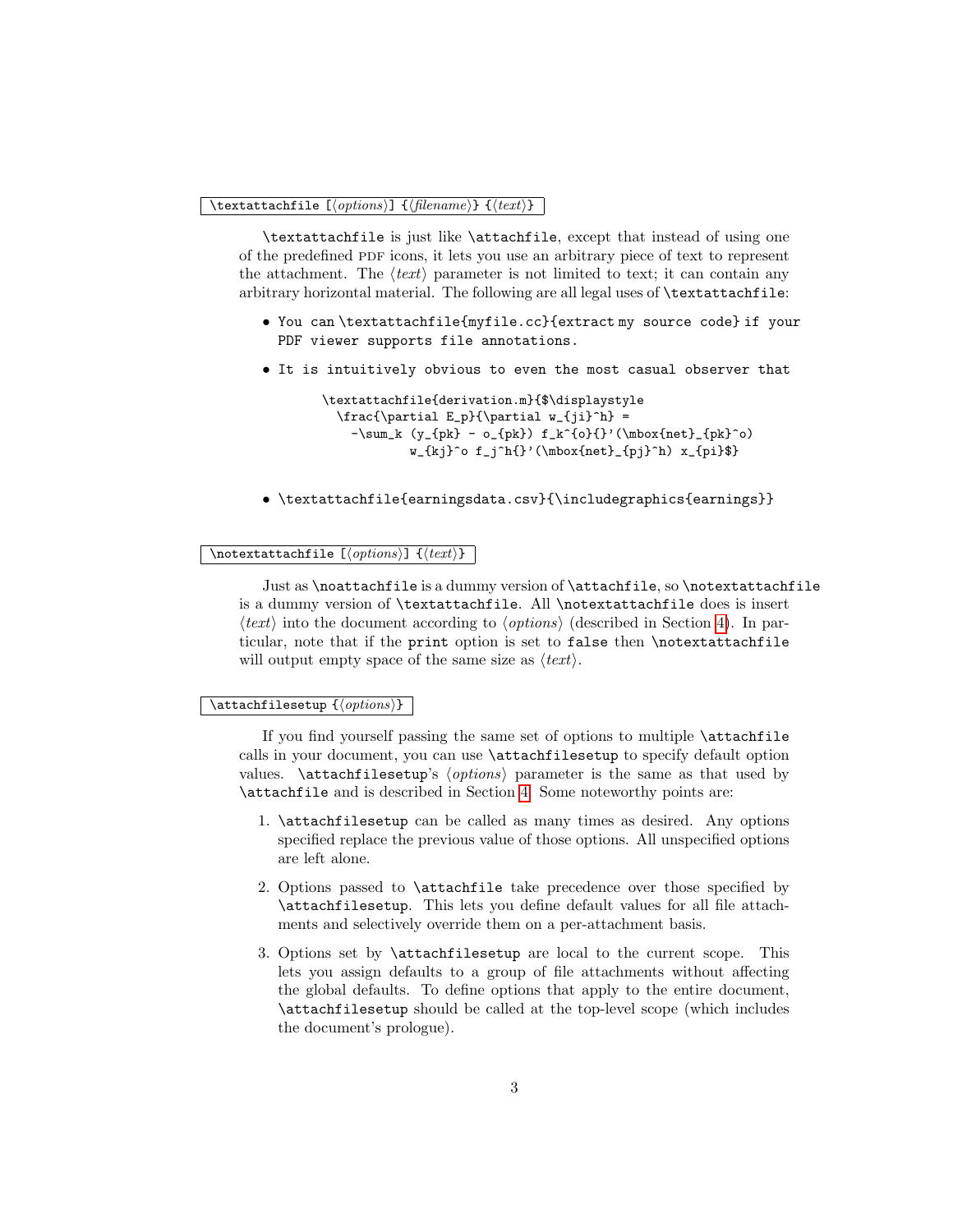### <span id="page-3-0"></span>4 Options

attachfile gives the user a great deal of control over the way files are attached to a document. All the commands in Section [3](#page-1-0) accept the same set of options, which are entered as comma-separated,  $\langle key \rangle = \langle value \rangle$  pairs. Options can be specified in any order. Case is significant. Only the options you want to change need to be specified; the others will retain their previous value (or the default, if no previous value was specified).

### <span id="page-3-1"></span>4.1 List of available options

The following are the options attachfile accepts, in alphabetical order.

### $appearance=\langle boolean \rangle$

The attachfile package normally embeds the file attachment's icon explicitly with each file attachment annotation. (In PDF-speak, it includes an appearance dictionary in the FileAttachment object.) The advantages to doing this are to ensure that:

- $\bullet$  The file attachment icons look the same in all PDF viewers.
- T<sub>EX</sub> knows exactly how much space to allocate, instead of just guessing based on the size of the Adobe Acrobat icons.
- Pre-1.3 PDF viewers don't regress to showing an "unknown annotation type" graphic.

However, the problems with embedding the icon graphic are:

- $\bullet$  It adds a bit of extra bulk to the PDF file.
- $\bullet$  It takes flexibility away from the PDF viewer, which can no longer choose for itself how best to render a file attachment icon.

The appearance option gives the author the ability to prevent the icon's appearance from being specified explicitly in the PDF file. By setting appearance=false, it will be left up to the PDF viewer to decide how to display the icon.

#### $\texttt{author}=\langle \textit{text} \rangle$

The metadata associated with a file attachment annotation includes the name of the person who attached the file. In Adobe Acrobat, this information is shown when one right-clicks on the file attachment icon and selects  $Properties...$  By default, no author is listed but specifying  $\text{author} = \langle name \rangle$  sets the author field to  $\langle name \rangle$ .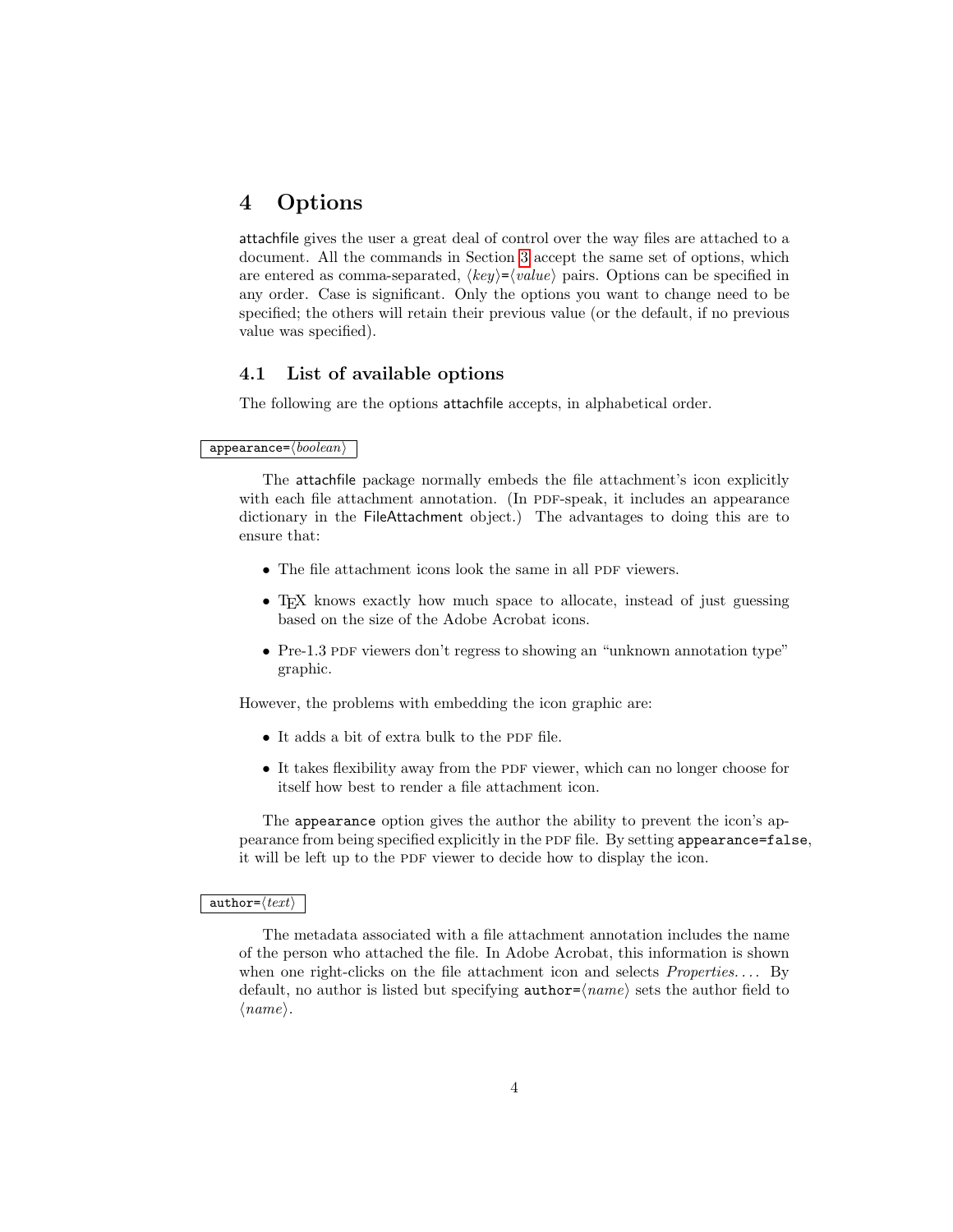#### color= $\langle red \rangle$   $\langle green \rangle$   $\langle blue \rangle$

The icons inserted by **\attachfile** and the text inserted by **\textattachfile** can be any color. The color option sets this color. Each of  $\langle red \rangle$ ,  $\langle green \rangle$ , and  $\langle blue \rangle$  must be a decimal number between 0 (darkest) and 1 (brightest). The default is color=1 0.9255 0.7765, which is a beige.

### $\overline{\text{created}=\overline{\langle PDF\ date\rangle}}$

Virtually all filesystems associate a file-creation timestamp with each file. Although TEX provides no portable mechanism for determining the date and time a file was created the created option lets you manually specify these parameters for the reader's benefit. See Section [4.2](#page-6-0) for more information about attachfile dates.

### $date={\langle PDF\ date\rangle}$

Each annotation in a PDF file can have a timestamp indicating when the annotation was last modified. attachfile automatically adds a timestamp to file attachment annotations. It uses the date and time at which LATEX started processing your job (to minute precision because that's what T<sub>EX</sub>'s \time command provides) and includes the timezone, if specified (using the timezone option, p. [7\)](#page-5-0). Although it's unlikely you'll need to use it, the date option lets you override the annotation's modification date and time with a date and time of your choice. See Section [4.2](#page-6-0) for more information about attachfile dates.

#### $description=\langle text \rangle$

The metadata associated with a file attachment annotation can include a brief description of the file. In Adobe Acrobat, this information is shown when one right-clicks on the file attachment icon and selects *Properties...*. Also, in later versions of Adobe Acrobat, the description field shows up as a tool tip when the user mouses over the attachment. By default, no description is included, but specifying description= $\langle text \rangle$  sets the description field to  $\langle text \rangle$ .

### $\mathsf{icon}=\langle name \rangle$

pdf 1.3 defines four icons that can be used for file attachments: Graph, Paperclip, PushPin, and Tag. These are shown in Table [1.](#page-5-0) If no icon name is specified, PushPin is assumed. While the PDF specifications say that, normally, a PDF viewer chooses how to display each of those, the attachfile package specifies the appearance explicitly. This is what Adobe Acrobat does, presumably because doing so ensures that viewers which don't support file attachment annotations can still display something reasonable. The tradeoff is that it slightly increases the size of the pdf file.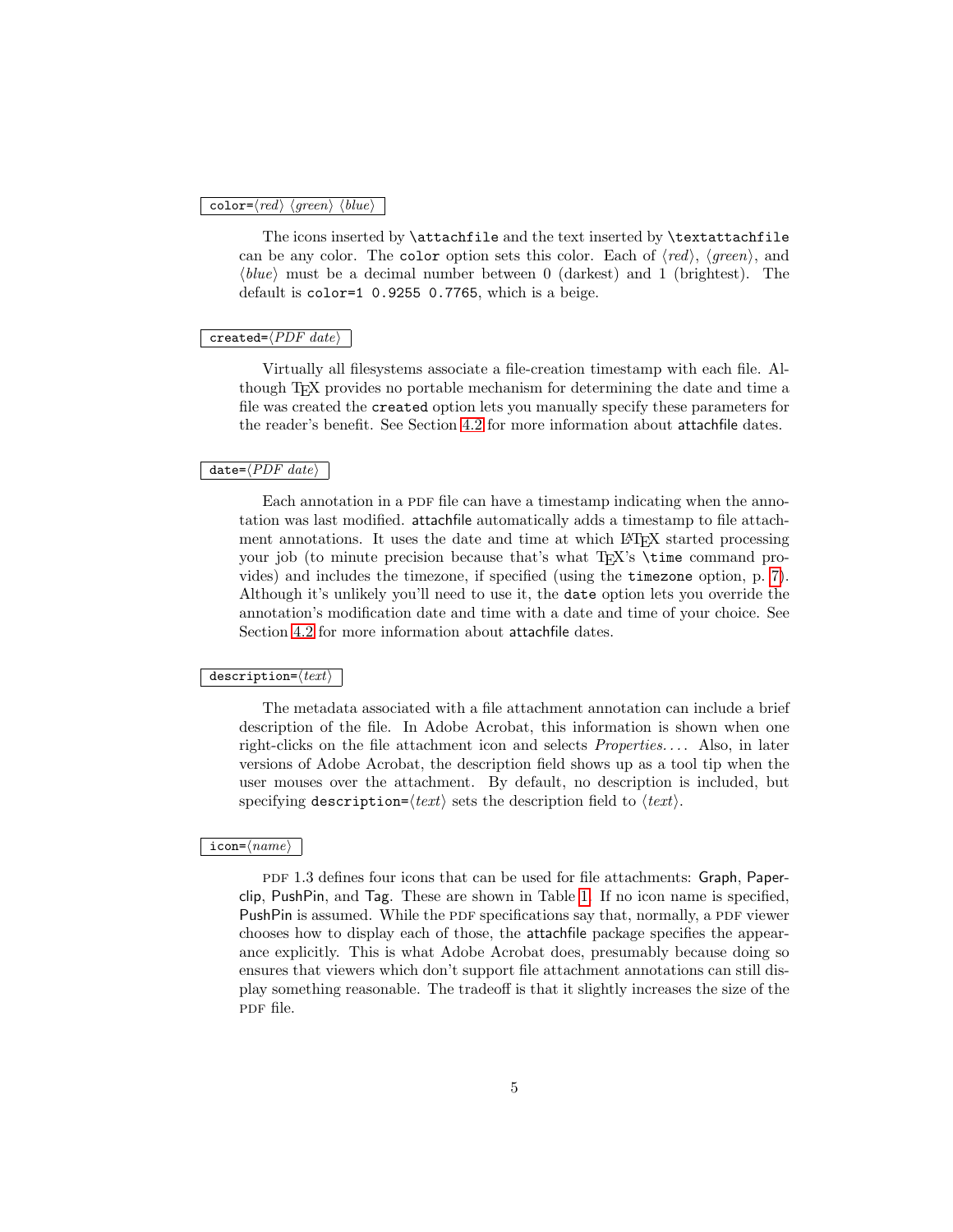

<span id="page-5-0"></span>Table 1: Valid file attachment icons

#### $mimetype=\langle type\rangle$

It is considered good practice to specify the mime type [\[2\]](#page-22-0) of each attached file. That way, a PDF viewer can automatically launch an appropriate application to process the file.  $\langle type \rangle$  should be the form " $\langle type \rangle / \langle subtype \rangle$ ". For instance, a plain text file would be specified with "mimetype=text/plain". An mpeg movie would be specified with "mimetype=video/mpeg". The [Internet Assigned Numbers](http://www.iana.org/) [Authority](http://www.iana.org/) maintains a list of registered media types [\[3\]](#page-22-1), so look there first to see what type to use for a given file.

### modified= $\langle PDF~date\rangle$

Virtually all filesystems associate a last-modification timestamp with each file. Although TEX provides no portable mechanism for determining the date and time a file was last modified the modified option lets you manually specify these parameters for the reader's benefit. See Section [4.2](#page-6-0) for more information about attachfile dates.

### $print = \langle boolean \rangle$

By default, file annotation icons print along with the rest of the document. By setting print=false, the icons will not print. Note that in Adobe Acrobat, annotations will never print unless the Annotations box is checked in the Print dialog.

### $\overline{\texttt{size}=\langle \textit{integer} \rangle}$

The size option tells the PDF viewer that the attached file is  $\langle \text{integer} \rangle$  bytes long. Adobe Acrobat displays this size under the "Size" column in the Attachments pane but does not otherwise seem to use the  $\langle \text{integer} \rangle$  value.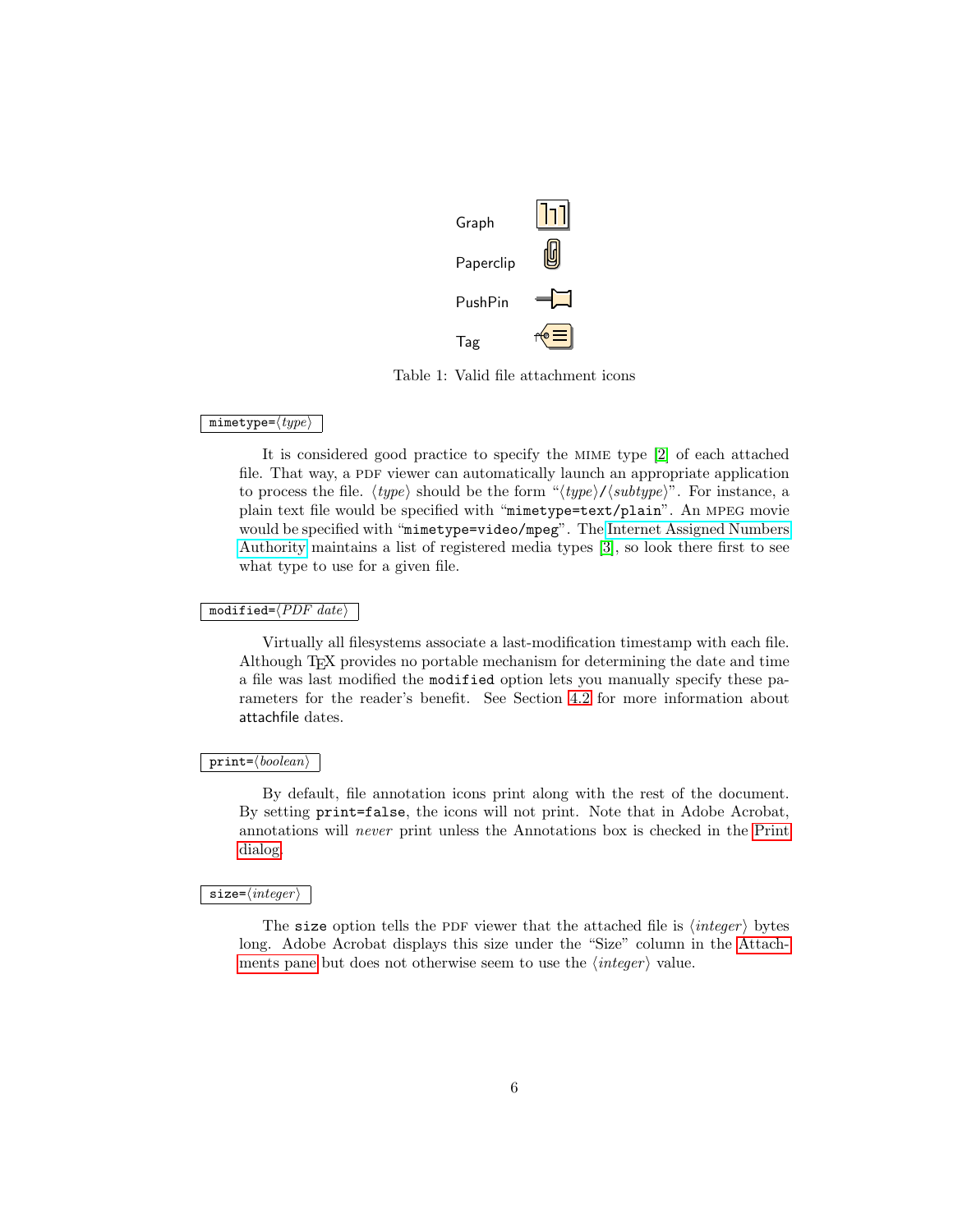### $\texttt{subject}=\langle \textit{text}\rangle$

The metadata associated with a file attachment annotation can include a brief comment about the subject of the attachment. In Adobe Acrobat, this information is shown when one right-clicks on the file attachment icon and selects Properties. By default, no subject is included, but specifying subject= $\langle text \rangle$  sets the subject field to  $\langle text \rangle$ .

#### timezone= $\langle$ offset $\rangle$

Because T<sub>EX</sub> doesn't make the current timezone available, attachfile is unable to include timezone information when it timestamps a file attachment. The timezone option lets you manually specify the timezone.  $\langle$  offset $\rangle$  is the offset from Universal Time (a.k.a. GMT) and should be in the format specified in the PDF reference manual  $[1, §3.8.3, "Dates"]$  $[1, §3.8.3, "Dates"]$ , namely:

|   | $+\langle HH \rangle' \langle mm \rangle'$ $\langle HH \rangle$ hours, $\langle mm \rangle$ minutes later than Universal Time<br>(i.e., east of Greenwich, England) |
|---|---------------------------------------------------------------------------------------------------------------------------------------------------------------------|
|   | $-\langle HH \rangle \langle mm \rangle$ $\langle HH \rangle$ hours, $\langle mm \rangle$ minutes earlier than Universal<br>Time (i.e., west of Greenwich, England) |
| Z | Universal Time (i.e., at the same longitude as Green-<br>wich, England)                                                                                             |

For example, U.S. Central Time would be specified with timezone=-06'00'.

#### $\mathsf{zoom}\text{=}\langle boolean \rangle$

Normally, when a reader magnifies or reduces the view of the PDF document, the file annotation icons change size proportionally with the text. By setting zoom=false, the icon size does not scale.

The defaults for all of the options described above are summarized in Table [2.](#page-7-1)

### <span id="page-6-0"></span>4.2 Date usage

Section [4.1](#page-3-1) presents three timestamp-related options: date, created, and modified. The date option specifies the annotation date—the date and time the given file was attached to the PDF file—and should usually be left unspecified. (It defaults to the date and time at which LATEX started processing your job.) The annotation date is displayed in Adobe Acrobat by right-clicking on the annotation, choosing *Properties...* from the menu, and clicking on the *General* tab. The modified option specifies the file's modification date—the date and time the given file was last modified. Adobe Acrobat displays the modification date under the "Modified" column in the Attachments pane but does not otherwise appear to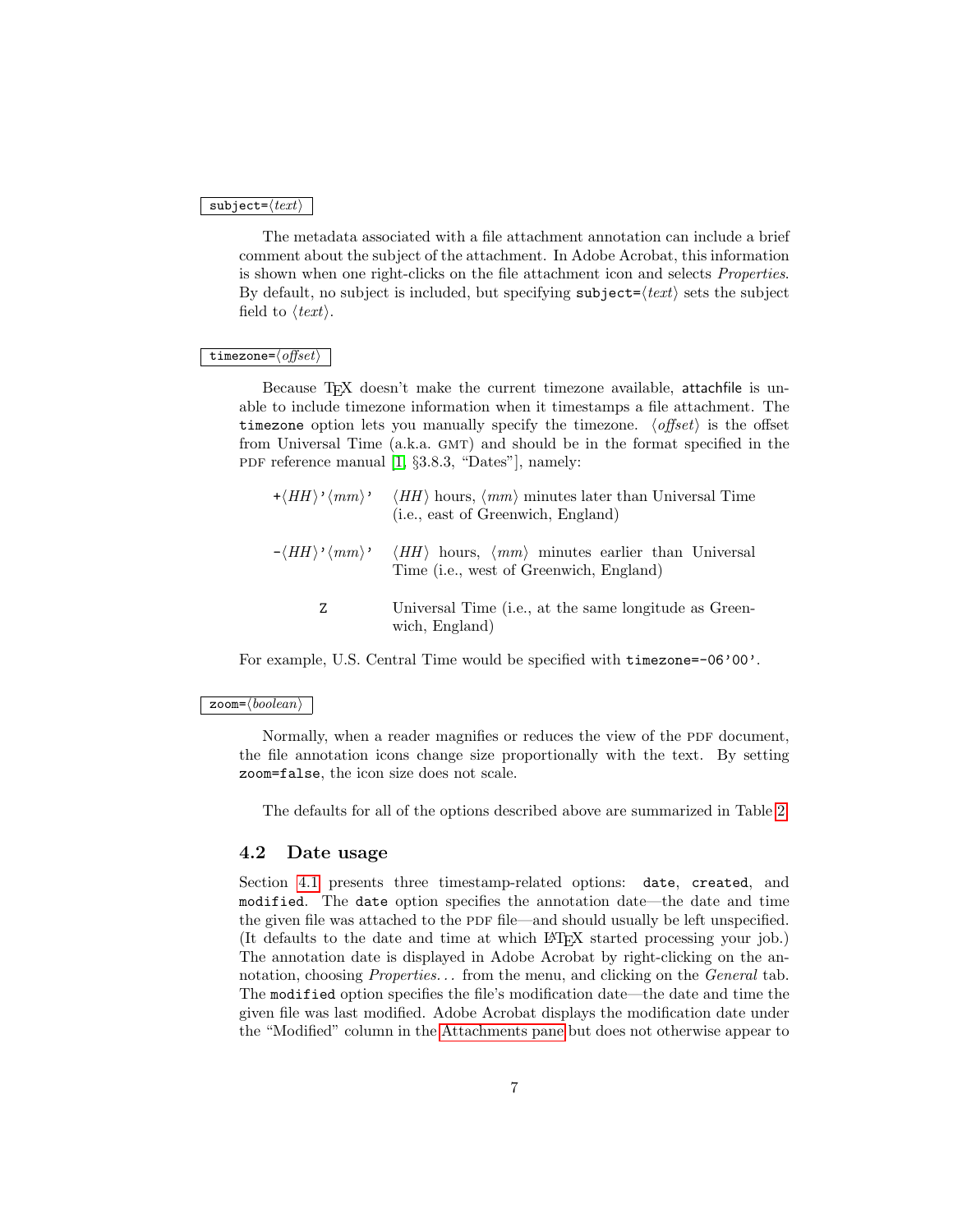| Option      | Default setting |
|-------------|-----------------|
| appearance  | true            |
| author      | $_{none}$       |
| color       | 1 0.9255 0.7765 |
| created     | none            |
| date        | $\it automatic$ |
| description | none            |
| icon        | PushPin         |
| mimetype    | none            |
| modified    | none            |
| print       | true            |
| size        | none            |
| subject     | $_{none}$       |
| timezone    | $_{none}$       |
| zoom        | true            |

<span id="page-7-1"></span>Table 2: Default values for all options

use the modification date. Finally, the created option specifies the file's creation date—the date and time the given file was first written to disk. As of this writing, Adobe Acrobat does not appear to use or even display the creation date; perhaps future versions or other PDF viewers will.

Dates should be specified in the form "D: YYYYMMDDHHmmSSOHH' mm'" as described in the PDF reference manual  $[1, §3.8.3, "Dates"]$  $[1, §3.8.3, "Dates"]$ . Note, however, that although the PDF reference manual clearly states that "viewer applications should be prepared to accept and display a string in any format" [\[1,](#page-22-2) Table 8.11, "Entries common to all annotation dictionaries"], Adobe Acrobat will ignore any timestamp that is not in the recommended format and will instead show "00/00/00 00:00:00" for the annotation date or "Unknown" for the modification date.

### <span id="page-7-0"></span>5 Caveats

Note that there are a few caveats you should be aware of:

- 1. attachfile requires either pdfLAT<sub>EX</sub> version 0.14 or later or LuaLAT<sub>EX</sub>. (Version 0.14 of pdfL<sup>AT</sup>EX was released circa 1999 so it's unlikely that you're running an older version than that.) While there are many other ways to produce PDF files from LATEX source, attachfile v1.9 supports only pdfLATEX and LuaL<sup>AT</sup>FX.
- 2. LuaL $T$ FX 0.85 introduced incompatible changes in the set of PDF primitives supported. Because attachfile does not yet provide explicit support for these new primitives, documents will need to include a \usepackage{luatex85} line in the preamble in order to build under LuaLAT<sub>E</sub>X  $0.85+$ .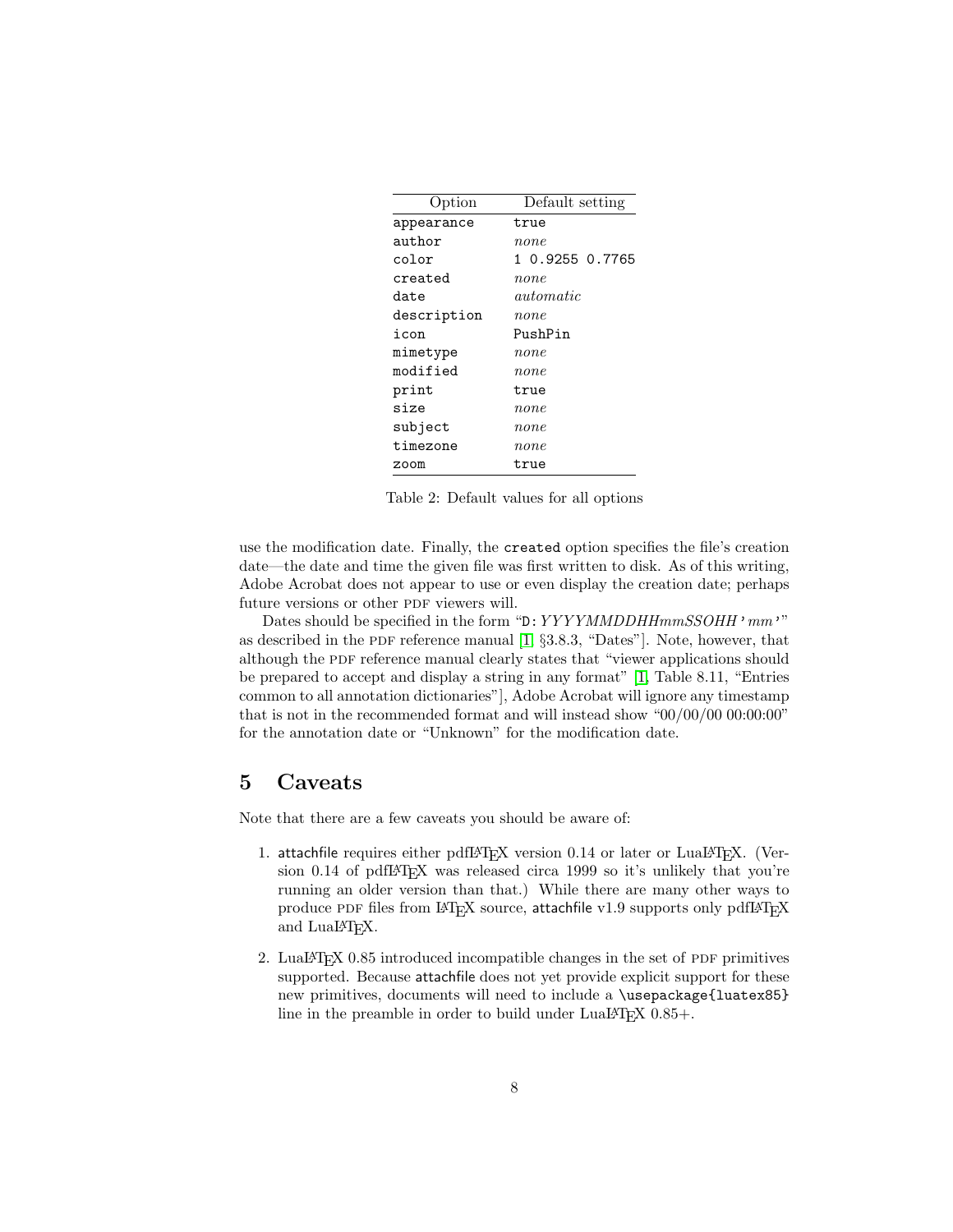- 3. attachfile will not run unless the following LAT<sub>E</sub>X packages are installed: calc, keyval, color, hyperref, and ifpdf. (Most TFX distributions include all of these.)
- 4. File attachments are a PDF 1.3 feature. They will not be visible in PDF viewers that don't support PDF 1.3. (Version 4.0 of Adobe Acrobat is the first version of that program which does.)
- 5. Even some viewers that purportedly support PDF 1.3 don't support file attachments. As far as I can tell, very old versions of Adobe Acrobat Reader (the free, view-only version of Adobe Acrobat) doesn't seem to support any annotations except text annotations.
- 6. Even some viewers that do support PDF 1.3 and file attachments don't support them under all circumstances. For instance, some Windows versions of Adobe Acrobat, when functioning as a Web-browser plug-in, give an error  $message<sup>1</sup>$  $message<sup>1</sup>$  $message<sup>1</sup>$  when a file attachment icon is activated.
- 7. Even in circumstances where file attachments are supported, the support may be flawed. For example, some Windows versions of Adobe Acrobat change a custom icon to the default icon when it's selected.
- 8. While file-attachment icons with custom appearances printed fine in older versions of Adobe Acrobat, Adobe introduced a bug circa Adobe Acrobat 6.0 that prevents attachfile's icons from printing. Unfortunately, because Adobe Acrobat lacks attachfile's ability to create custom appearances for fileattachment icons it's unlikely that this bug will ever get fixed. Nevertheless, please consider sending a bug report to Adobe to let them know that you'd like to be able to print file-attachment icons with custom appearances.

Even given all of those caveats, file attachments can be a useful way to pass additional information along with a PDF file. The attachfile package makes file annotations automatic and easy.

## 6 Implementation

This section contains the complete source code for attachfile. Most users will not get much out of it, but it should be of use to those who need more precise documentation and those who want to extend the attachfile package.

### 6.1 Sanity checking

attachfile v1.9 requires either LuaLATEX or pdfLATEX (and at least version 0.14 of pdfLATEX, although attachfile no longer checks for that). (Future versions of attachfile may support dvipdfm, dvips with pdfmarks,  $VTFX$ , etc.) Also, pdf $EFT$ LuaLAT<sub>E</sub>X must be in PDF-generating mode, not DVI-generating mode. So, to save

<span id="page-8-0"></span><sup>1</sup>"Launching embedded files from within a browser environment is not allowed".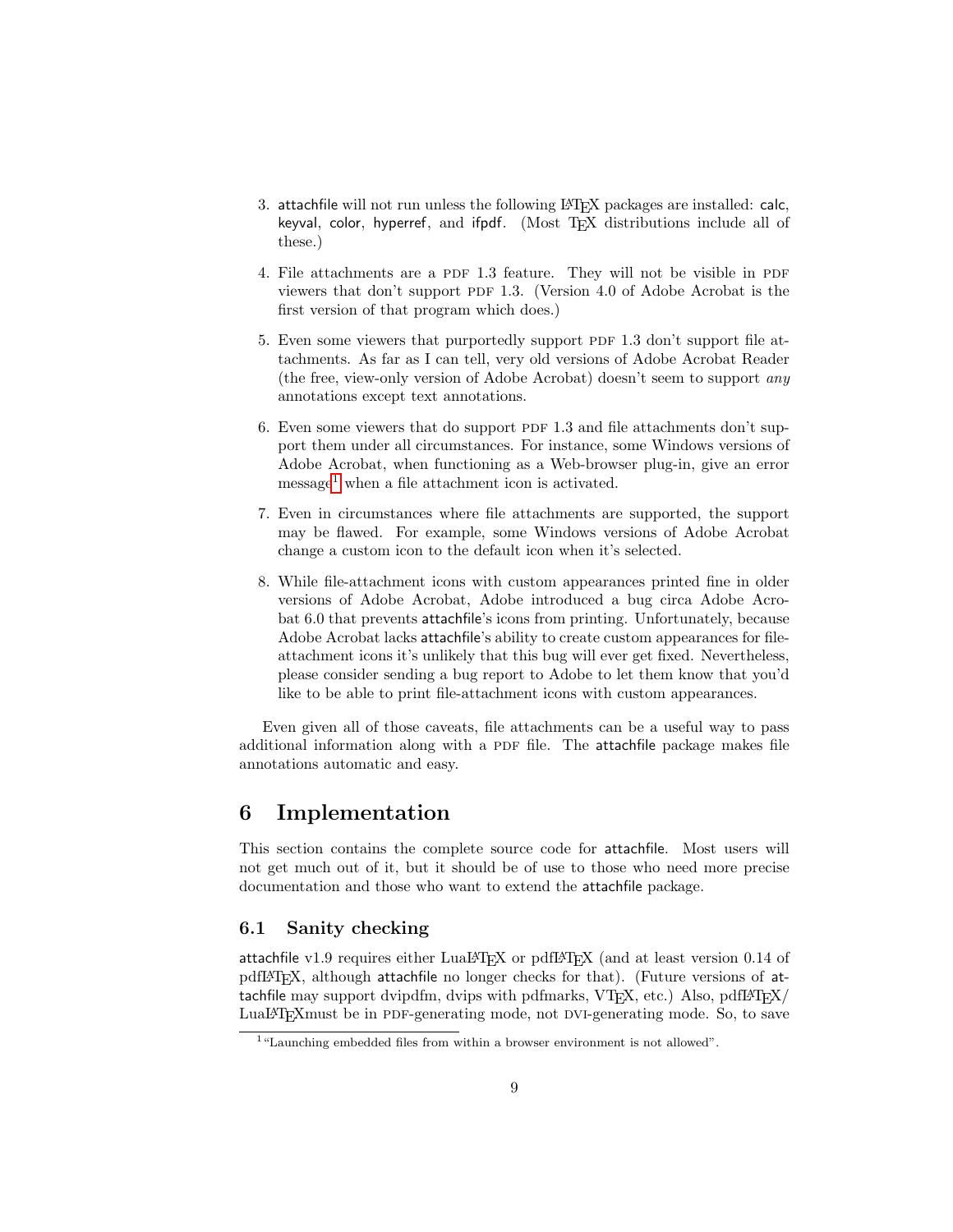the user some aggravation, we check for the correct backend right up front and give a warning if all is not well. Later, in Section [6.7,](#page-21-0) we replace all of the core attachfile macros with dummy versions so LATEX can at least run to completion.

```
1 \RequirePackage{ifpdf}
2 \ifpdf
3 \else
4 \PackageWarningNoLine{attachfile}{%
5 attachfile works _only_ with pdfLaTeX and LuaLaTeX\MessageBreak
6 and _only_ in PDF-generating mode. For this run,\MessageBreak
7 placeholders will be substituted for all\MessageBreak
8 attachfile commands%
9 }
10 \setminus fi
```
### 6.2 Preliminaries

We need to load hyperref to get our hands on that great \pdfstringdef macro. For now, we blindly pass all our package options directly to hyperref. In the future, it would be nice to do a \setkeys{AtFi} on our options.

```
11 \RequirePackage{keyval}
12 \RequirePackage{calc}
13 \RequirePackage{color}
14 \RequirePackageWithOptions{hyperref}
```
### 6.3 Adobe Acrobat icons

The following macros draw a representation of the various icons that Adobe Ac-robat<sup>[2](#page-9-0)</sup> inserts to represent what the PDF 1.3 specifications refer to as "Graph," "Paperclip," "PushPin," and "Tag". The \parbox dimensions are taken directly from the original graphics' bounding box. However, I just eyeballed the \raisebox heights (intended to put shadows below the baseline).

\atfi@acroGraph@data Recreate Adobe Acrobat's Graph icon.

```
15 \newcommand{\atfi@acroGraph@data}{%
                16 q 0.5 g 1.1133 0 20.7202 18.2754 re f 1 g 0 G 0 i 0.5 w 4 M
                17 0.25 1.6453 20.145 17.7715 re B 0 g 2.7319 4.1367 3.9571
                18 13.8867 re f 8.7031 4.1367 3.9571 9.8867 re f 14.7471 4.1367
                19 3.9571 11.8867 re f \atfi@color@rgb\space rg 1.689 3.0938
                20 3.9571 13.8867 re f 7.6602 3.0938 3.9571 9.8867 re f 13.7041
                21 3.0938 3.9571 11.8867 re f Q
                22 }
\atfi@acroGraph Draw \atfi@acroGraph@data in a box of the appropriate size.
                23 \DeclareRobustCommand{\atfi@acroGraph}{%
                24 \raisebox{-1.5bp}{\parbox[b][20bp]{22bp}{%
                25 \rule{0pt}{0pt}\pdfliteral{\atfi@acroGraph@data}}%
```
<span id="page-9-0"></span><sup>&</sup>lt;sup>2</sup>I got these graphics specifically from the Windows version of Adobe Acrobat 4.0.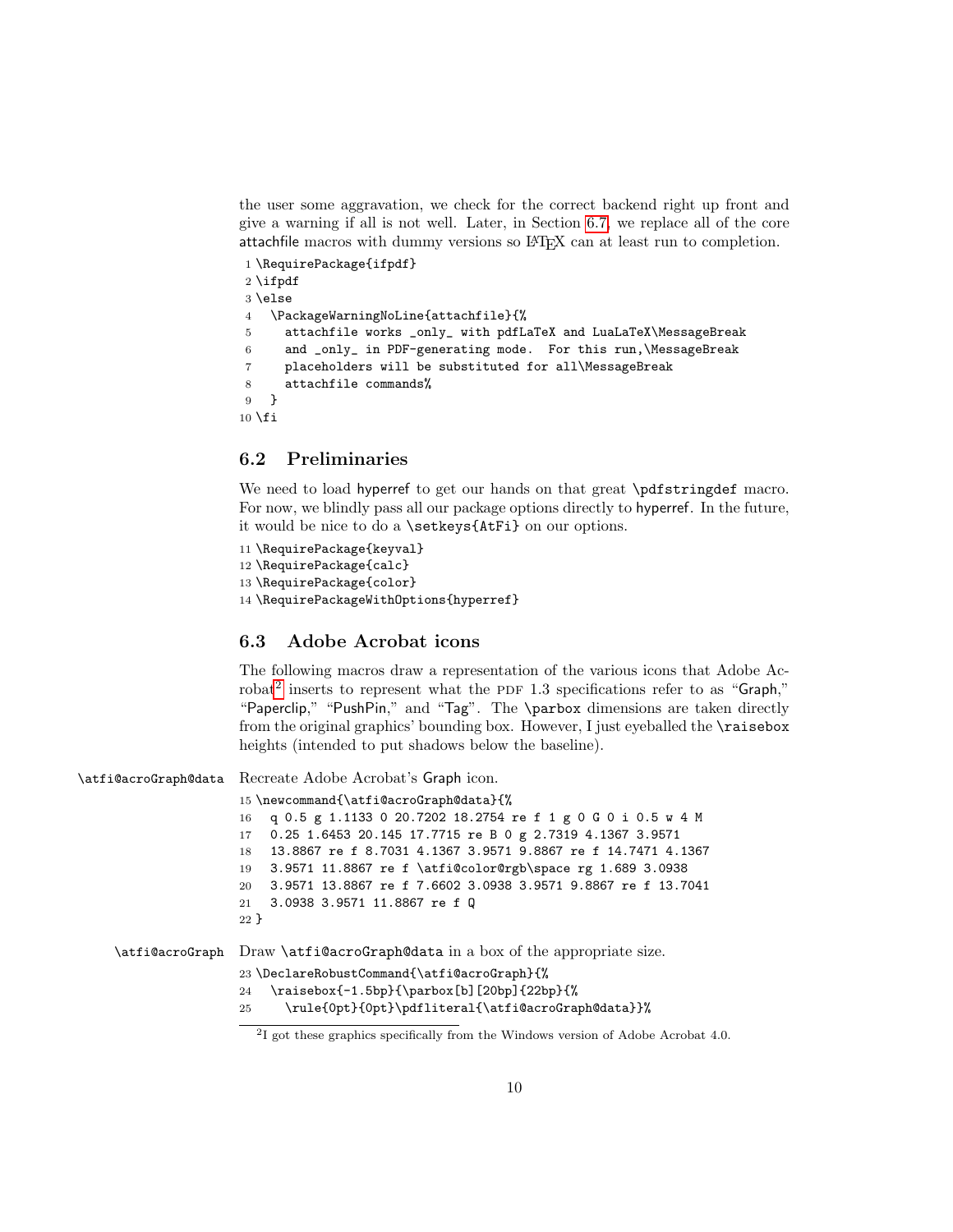}% }

```
\atfi@acroPaperclip@data Recreate Adobe Acrobat's Paperclip icon.
                         28 \newcommand{\atfi@acroPaperclip@data}{%
                         29 q 0.75 G 0 i 2.5 w 1 J 4 M 1.9619 11.7559 m 1.9619 3.3037
                         30 1.9619 2.5059 v 1.9619 1.707 4.0947 1.25 y 7.4141 1.25 l 9.4292
                         31 1.8223 9.4292 3.3066 v 9.4292 4.79 9.4292 16.8945 y 9.7852
                         32 18.1514 8.481 18.1514 v 7.1768 18.1514 5.1616 18.1514 y 3.8574
                         33 17.9209 3.8574 16.8945 v 3.8574 15.8652 3.8574 6.6172 y 4.3325
                         34 5.418 5.1025 5.418 v 5.8726 5.418 6.5845 5.418 y 7.6812 5.6455
                         35 7.6812 6.4736 v 7.6812 7.3027 7.6812 11.5264 y S 0 G 1.2495
                         36 12.4404 m 1.2495 3.9883 1.2495 3.1895 v 1.2495 2.3906 3.3833
                         37 1.9326 y 6.7026 1.9326 l 8.7178 2.5068 8.7178 3.9902 v 8.7178
                         38 5.4736 8.7178 17.5781 y 9.0732 18.834 7.769 18.834 v 6.4653
                         39 18.834 4.4497 18.834 y 3.146 18.6055 3.146 17.5781 v 3.146
                         40 16.5498 3.146 7.3018 y 3.6201 6.1016 4.3911 6.1016 v 5.1611
                         41 6.1016 5.873 6.1016 y 6.9692 6.3301 6.9692 7.1572 v 6.9692
                         42 7.9863 6.9692 12.21 y S \atfi@color@rgb\space RG 1 w
                         43 1.2495 12.4404 m 1.2495 3.9883 1.2495 3.1895 v 1.2495 2.3906
                         44 3.3833 1.9326 y 6.7026 1.9326 l 8.7178 2.5068 8.7178 3.9902 v
                         45 8.7178 5.4736 8.7178 17.5781 y 9.0732 18.834 7.769 18.834 v
                         46 6.4653 18.834 4.4497 18.834 y 3.146 18.6055 3.146 17.5781 v
                         47 3.146 16.5498 3.146 7.3018 y 3.6201 6.1016 4.3911 6.1016 v
                         48 5.1611 6.1016 5.873 6.1016 y 6.9692 6.3301 6.9692 7.1572 v
                         49 6.9692 7.9863 6.9692 12.21 y S Q
                         50 }
     \atfi@acroPaperclip Draw \atfi@acroPaperclip@data in a box of the appropriate size.
                         51 \DeclareRobustCommand{\atfi@acroPaperclip}{%
                         52 \raisebox{-1.25bp}{\parbox[b][21bp]{12bp}{%
                         53 \rule{0pt}{0pt}\pdfliteral{\atfi@acroPaperclip@data}}%
                         54 }%
                         55 }
  \atfi@acroPushPin@data Recreate Adobe Acrobat's PushPin icon.
                         56 \newcommand{\atfi@acroPushPin@data}{%
                         57 q \atfi@color@rgb\space rg 0 G 1 w 1 6 m 11 6 l 11 13 l 12
                         58 13 l 14 11 l 21 11 l 22 12 l 23 12 l 23 2 l 22 2 l 21 3 l 14 3
                         59 l 12 1 l 11 1 l 11 6 l B 0.5 G 0 7 m 10 7 l 10 8 l 1 8 l S 1 G
                         60 12 12 m 14 10 l 22 10 l 22 11 l S Q
                         61 }
      \atfi@acroPushPin Draw \atfi@acroPushPin@data in a box of the appropriate size.
                         62 \DeclareRobustCommand{\atfi@acroPushPin}{%
                         63 \raisebox{-1.25bp}{\parbox[b][14bp]{24bp}{%
                         64 \rule{0pt}{0pt}\pdfliteral{\atfi@acroPushPin@data}}%
                         65 }%
```
}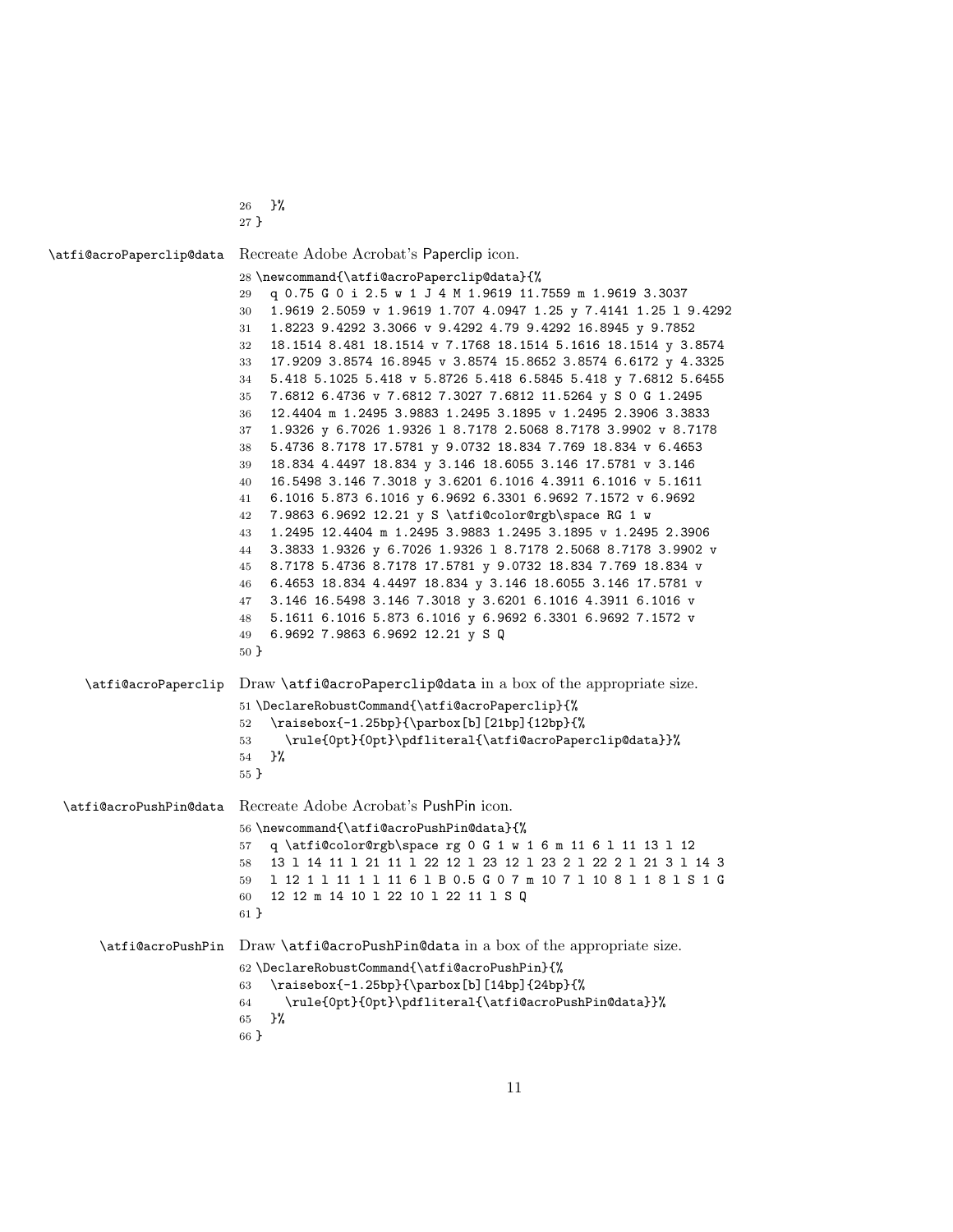\atfi@acroTag@data Recreate Adobe Acrobat's Tag icon. \newcommand{\atfi@acroTag@data}{% q 0.5 g 10.0542 14.9873 m 24.27 14.9873 l 25.252 14.0059 l 25.252 1.1455 l 24.1064 0 l 9.9609 0 l 6.0327 6.0088 l 6.0327 9.002 l 10.0542 14.9873 l 9.3994 9.376 m 8.5215 9.376 7.8096 8.5596 7.8096 7.5527 c 7.8096 6.5449 8.5215 5.7285 9.3994 5.7285 c 10.2778 5.7285 10.9897 6.5449 10.9897 7.5527 c 10.9897 8.5596 10.2778 9.376 9.3994 9.376 c h f \atfi@color@rgb\space rg 0 G 0 i 0.5 w 4 M 1 j 8.5107 16.5313 m 22.7266 16.5313 l 23.7085 15.5488 l 23.7085 2.6895 l 22.563 1.543 l 8.4175 1.543 l 4.4893 7.5527 l 4.4893 10.5449 l 8.5107 16.5313 l 7.856 10.9199 m 6.978 10.9199 6.2661 10.1035 6.2661 9.0957 c 6.2661 8.0879 6.978 7.2715 7.856 7.2715 c 8.7344 7.2715 9.4463 8.0879 9.4463 9.0957 c 9.4463 10.1035 8.7344 10.9199 7.856 10.9199 c h B 1 w 12.3291 12.2656 m 21.1206 12.2656 l S 12.3291 9.1797 m 21.1206 9.1797 l S 12.3291 6.1875 m 21.1206 6.1875 l S 0 G 0.5 w 0 9.0488 m 6.2661 9.0957 l S 1.4028 5.2148 m 1.4028 9.6094 l 1.6831 10.6387 2.4316 10.6387 v 3.6475 10.6387 3.5542 9.0488 y S Q } \atfi@acroTag Draw \atfi@acroTag@data in a box of the appropriate size. \DeclareRobustCommand{\atfi@acroTag}{% \raisebox{-1.6bp}{\parbox[b][17bp]{25bp}{% \rule{0pt}{0pt}\pdfliteral{\atfi@acroTag@data}}% }% }

### <span id="page-11-0"></span>6.4 Helper routines

```
\atfi@temp@string
\atfi@pdfstringdef
                    This is the same as \pdfstringdef, except that it locally defines its argument. For
                    those of you who like analogies, \atfi@pdfstringdef is to \def as \pdfstringdef
                    is to \gdef.
                    91 \def\atfi@temp@string{}
                    92 \DeclareRobustCommand{\atfi@pdfstringdef}[2]{%
                    93 \pdfstringdef\atfi@temp@string{#2}%
                    94 \edef#1{\atfi@temp@string}%
                    95 }
       \c@atfi@tmp Because TEX provides only a limited number of counters, we recycle a single
                    counter, atfi@tmp, throughout the entire package whenever the need to perform
                    arithmetic arises.
      \theatfi@tmp
```

```
96 \newcounter{atfi@tmp}
97 \renewcommand*{\theatfi@tmp}{\the\value{atfi@tmp}}
```
\atfi@embedfile If the given file has not yet been embedded, embed it as a PDF EmbeddedFile object, and store its object number in  $\atop$  atfi@embedfile@\filename\.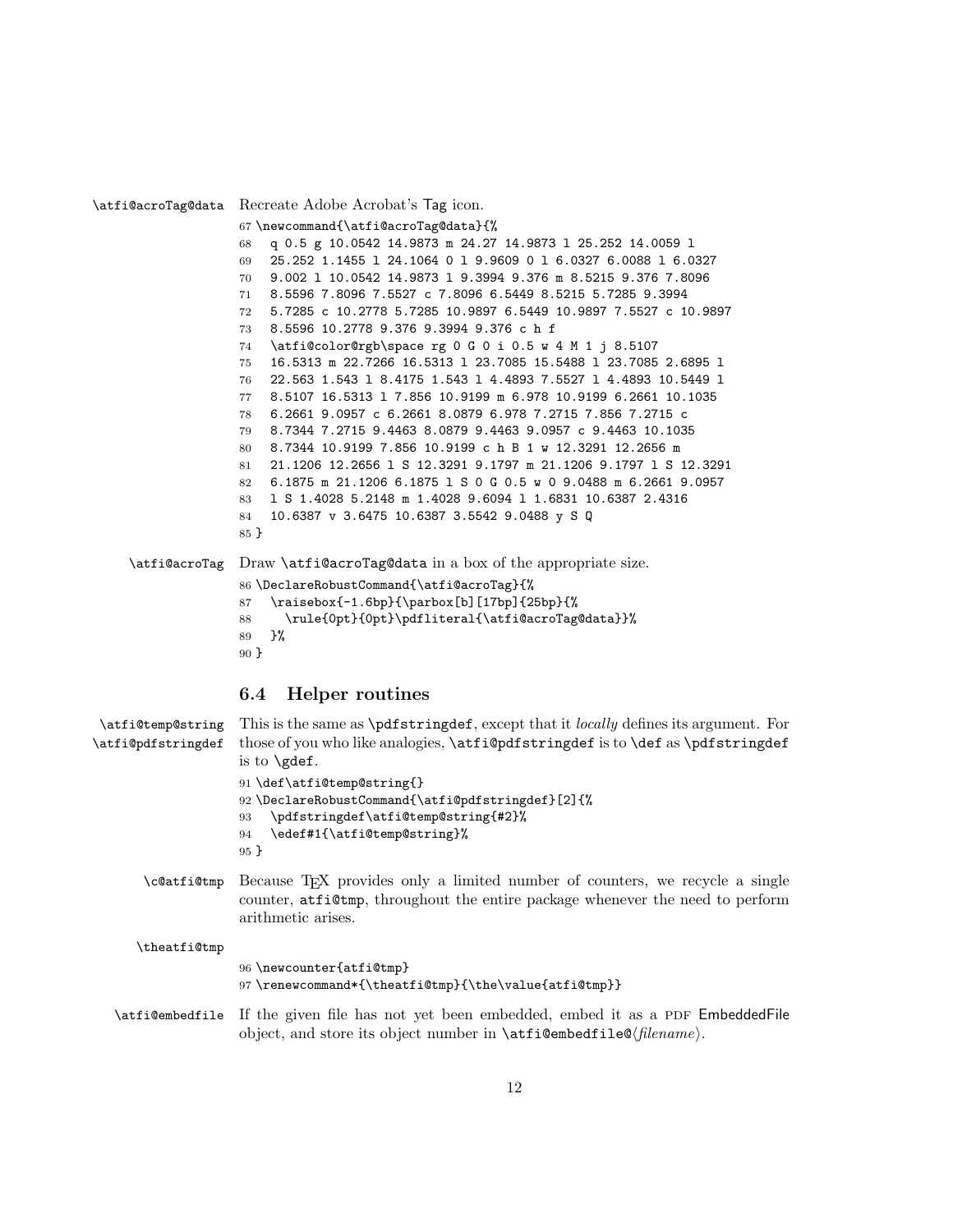```
98 \DeclareRobustCommand{\atfi@embedfile}[1]{%
                       99 \expandafter\ifx\csname atfi@embed@file@#1\endcsname\relax
                       100 \immediate\pdfobj stream attr {
                       101 /Type /EmbeddedFile
                       102 \atfi@mimetype\space
                       103 \atfi@dlsize\space
                       104 /Params <<
                       105 \atfi@credate\space
                       106 \atfi@moddate\space
                       107 \atfi@size\space
                       108 >>
                       109 } file {#1}%
                       110 \expandafter\xdef\csname atfi@embed@file@#1\endcsname{\the\pdflastobj}%
                       111 \fi
                       112 }
\atfi@appearancewidth
\atfi@appearanceheight
\atfi@appearancedepth
   \atfi@appearancebox
                       Each PDF annotation can an associated "appearance". In the attachfile pack-
                       age, we store the appearance with the \atfi@set@appearance macro (below).
                       As a side effect, \atfi@set@appearance stores the dimensions of its argument in
                       \atfi@appearancewidth, \atfi@appearanceheight, and \atfi@appearanceddepth
                       so that, later, we can allocate an appropriate amount of space for the file attach-
                       ment icon to fit within. \alpha is a temporary storage location
                       for the T<sub>EX</sub> box that will get converted to an XObject.
                       113 \newlength{\atfi@appearancewidth}
                       114 \newlength{\atfi@appearanceheight}
                       115 \newlength{\atfi@appearancedepth}
                       116 \newsavebox{\atfi@appearancebox}
 \atfi@set@appearance
 \atfi@appearance@obj
                       \atfi@set@appearance stores its argument as a PDF XObject for later referral by
                       the file annotation's appearance dictionary. This serves two purposes:
                          1. It enables a TEX box with arbitrary contents to serve as the file attachment
                             icon.
                          2. It enables (generally older) PDF viewers that don't recognize the icon name
                             to still display something meaningful.
                       117 \DeclareRobustCommand{\atfi@set@appearance}[1]{%
                       118 \savebox{\atfi@appearancebox}{#1}%
                       119 \settowidth{\atfi@appearancewidth}{\usebox{\atfi@appearancebox}}%
                       120 \settoheight{\atfi@appearanceheight}{\usebox{\atfi@appearancebox}}%
                       121 \settodepth{\atfi@appearancedepth}{\usebox{\atfi@appearancebox}}%
                       122 \immediate\pdfxform \atfi@appearancebox
                       123 \edef\atfi@appearanceobj{\the\pdflastxform}%
                       124 }
    \atfi@flags@to@int
Convert all our flag options from booleans into a single integer (\atfi@flags).
           \atfi@flags 125\DeclareRobustCommand{\atfi@flags@to@int}{%
                       126 \setcounter{atfi@tmp}{0}%
```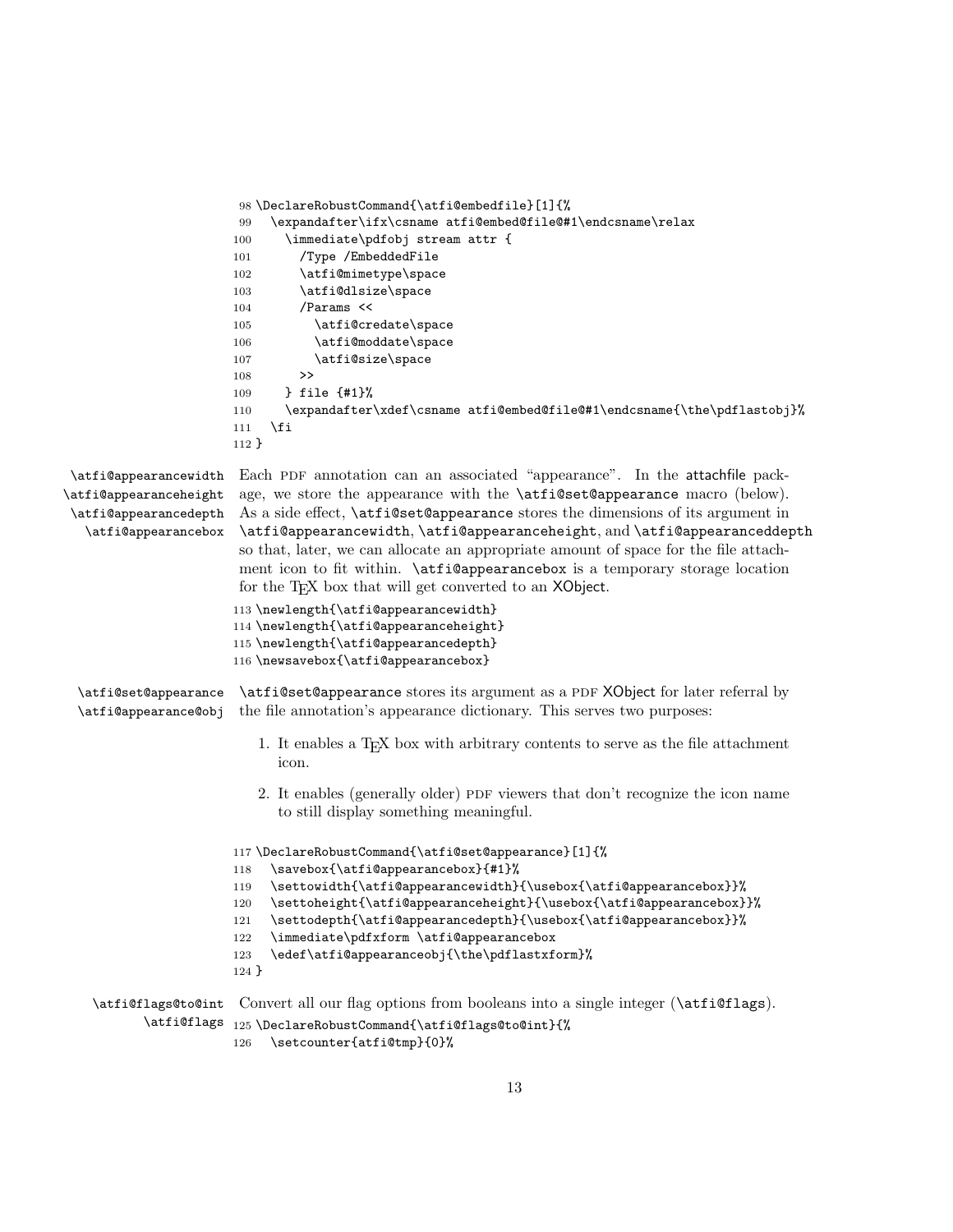```
127 \ifatfi@print
128 \addtocounter{atfi@tmp}{4}%
129 \mathbf{f} i
130 \ifatfi@zoom
131 \else
132 \addtocounter{atfi@tmp}{8}%
133 \fi
134 \edef\atfi@flags{\theatfi@tmp}%
135 }
```
#### \atfi@insert@file@annot \atfi@file Insert a PDF FileAttachment annotation that refers to the object created by \atfi@embedfile. TEX doesn't normally "see" a \pdfannot, so we have to explicitly allocate space for it. \atfi@insert@file@annot takes one argument, the name of the file to attach. This should be the same value that was passed to \atfi@embedfile.

```
136 \DeclareRobustCommand{\atfi@insert@file@annot}[1]{%
137 \rule{0pt}{0pt}%
138 \bgroup\Hy@unicodefalse
139 \atfi@pdfstringdef\atfi@file{#1}%
140 \edef\next{\egroup
141 \def\noexpand\atfi@file{\atfi@file}%
142 }\next
143 \filename@parse{\atfi@file}%
144 \@ifundefined{filename@ext}{%
145 \edef\atfi@file{\filename@base}%
146 }{%
147 \edef\atfi@file{\filename@base.\filename@ext}%
148 }%
149 \ifatfi@appearance
```
We currently use the same appearance for Normal, Rollover, and Down, although future versions of attachfile may provide support for different appearances. Although the PDF pDF specification claims that R and D appearances default to the N appearance, experience dictates otherwise. Hence, we explicitly specify all three appearances.

```
150 \def\atfi@appearance@dict{%
151 / AP <<
152 /N \atfi@appearanceobj\space 0 R
153 /R \atfi@appearanceobj\space 0 R
154 /D \atfi@appearanceobj\space 0 R
155 >>\%156 }%
157 \fi%
158 \pdfannot width \atfi@appearancewidth
159 height \atfi@appearanceheight
160 depth \atfi@appearancedepth {
161 /Subtype /FileAttachment
162 \atfi@appearance@dict\space
163 \atfi@author\space
```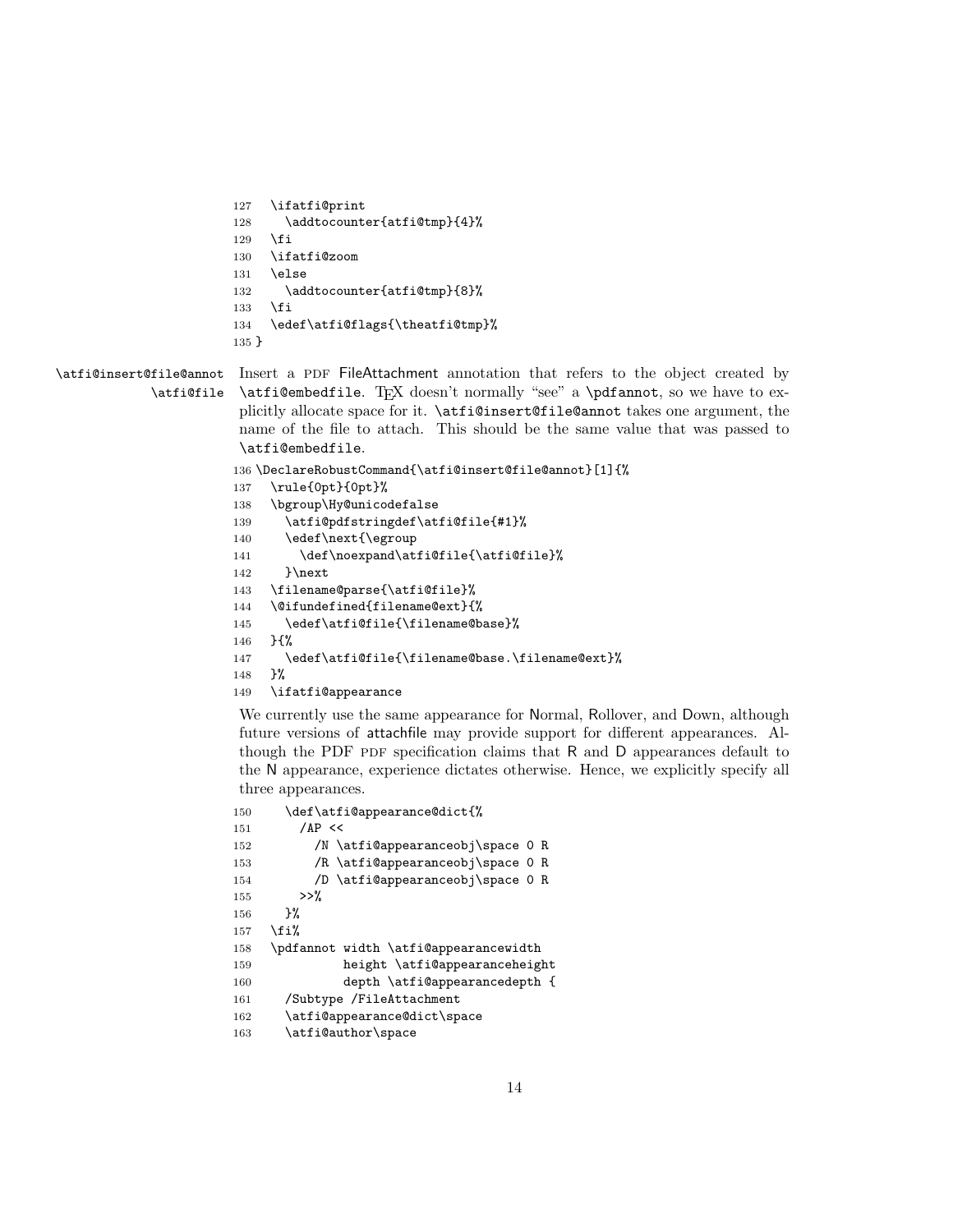```
164 \atfi@color\space
165 \atfi@date\space
166 \atfi@description\space
167 \atfi@icon\space
168 \atfi@moddate\space
169 \atfi@subject\space
170 /F \atfi@flags\space
171 /FS <<
172 /Type /Filespec
173 /F (\text{tifille})174 / EF <<
175 /F \csname atfi@embed@file@#1\endcsname\space 0 R
176 >>
177 >>
178 }%
```
Now, so T<sub>E</sub>X can budget space for the annotation, we insert some zero-width rules into the document.

- 179 \rule{0pt}{\atfi@appearanceheight}%
- 180 \rule[-\atfi@appearancedepth]{0pt}{\atfi@appearancedepth}%
- 181 \rule{\atfi@appearancewidth}{0pt}%
- 182 }

\atfi@attachfile This macro does all the work of the \attachfile author command. \attachfile began a group in which most special characters are set to category code "other". \atfi@attachfile reads the filename within this group, embeds the corresponding file into the generated PDF file, and places an icon at the current location. Then, it ends the group, thereby restoring the original category codes.

```
183 \def\atfi@attachfile#1#2{%
184 \setkeys{AtFi}{#1}%
185 \atfi@embedfile{#2}%
186 \@ifundefined{atfi@acro\atfi@icon@icon}{%
187 \PackageError{attachfile}{Icon not found}{%
188 attachfile defines only the following icons:\MessageBreak
189 Graph, Paperclip, PushPin, Tag
190 }%
191 }{}%
192 \atfi@set@appearance{\csname atfi@acro\atfi@icon@icon\endcsname}%
193 \atfi@flags@to@int%
194 \atfi@insert@file@annot{#2}%
195 \endgroup
196 }
```

```
\atfi@textattachfile All this macro does is evaluate its second argument (a filename) within the group
                       begun by \textattachfile then pass control to \atfi@textattachfile@i, which
                       does all the work. \atfi@textattachfile is needed to force the filename to be
                       evaluated while special characters are set to use category code "other".
```

```
197 \def\atfi@textattachfile#1#2{%
198 \endgroup
```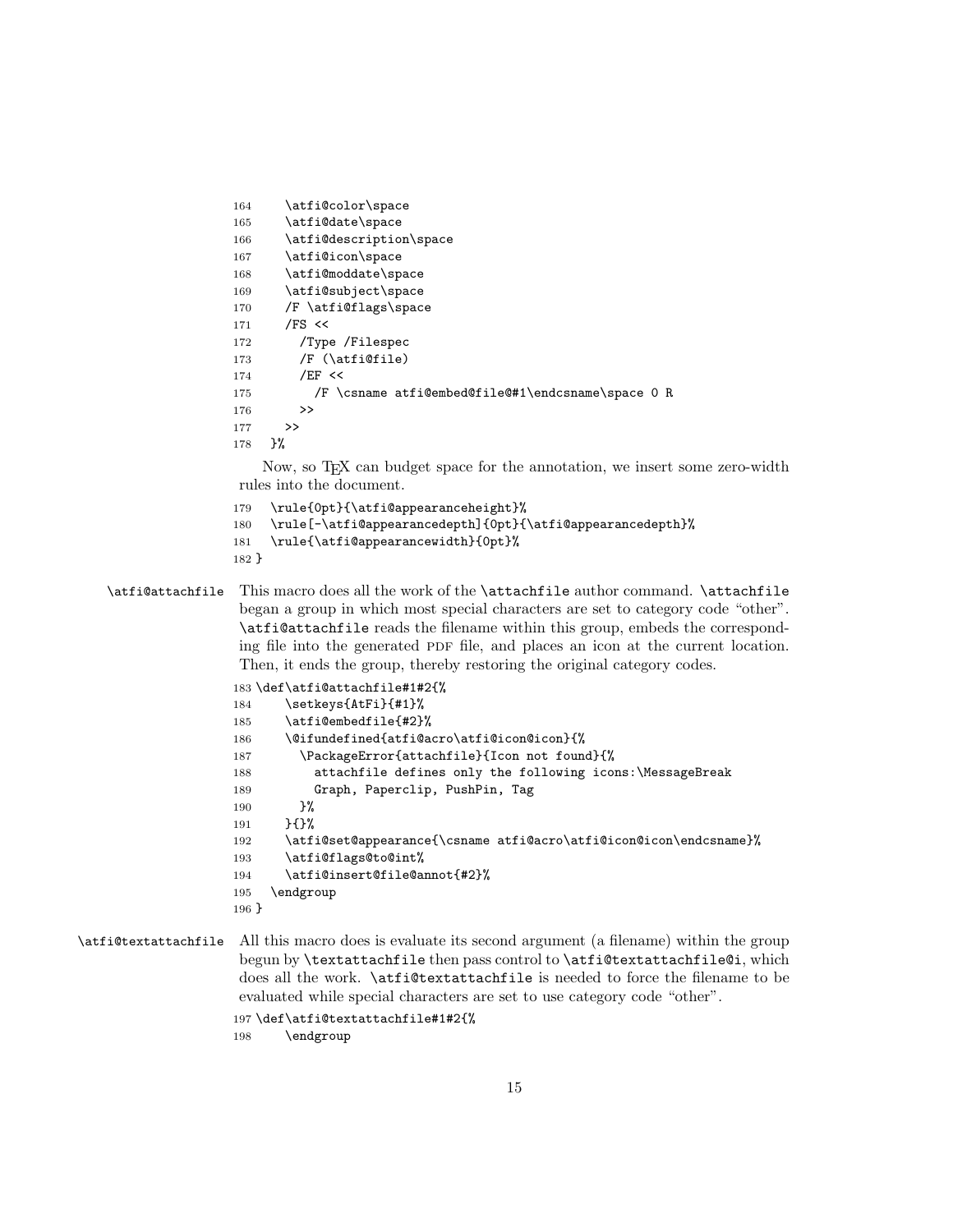199 \atfi@textattachfile@i{#1}{#2}%

200 }

\atfi@textattachfile@i This macro does all the work of the \textattachfile author command. Given a \atfi@textcolor filename, some arbitrary text, and an optional set of attachment options, embed the corresponding file into the generated PDF file, and use the text as the icon. We recycle the icon color for the text. Note that the **\strut** is a bug workaround; I don't know whose fault this is, but the bottom point or so of the text seems to get cut off. Weird.

```
201 \def\atfi@textattachfile@i#1#2#3{%
202 \setkeys{AtFi}{#1}%
203 \atfi@embedfile{#2}%
204 \def\atfi@textcolor(##1 ##2 ##3)##4{%
205 \textcolor[rgb]{##1,##2,##3}{##4}}%
206 \atfi@set@appearance{%
207 \expandafter\atfi@textcolor\expandafter
208 (\atfi@color@rgb){#3\strut}}%
209 \atfi@flags@to@int
210 \atfi@insert@file@annot{#2}%
211 \endgroup
212 }
```
\atfi@pdf@slash The pdf specification dictates that mime types be specified not as strings (e.g., "(Hello)") but rather as PDF names (e.g., "/Hello"). The catch is that the forward slash—required in all MIME types—cannot be part of a PDF name. The solution is to replace the MIME "/" with the hexadecimal sequence "#2f". Unfortunately, pdfLAT<sub>EX</sub> replaces " $\#$ " with " $\#$ " in a \pdfobj but leaves "\ $\#$ " as is. The solution is to play some games with  $T_{F}X$  to define  $\text{aff}\mathfrak{g}_1\$ "#2f" sequence that can used within \pdfobj.

```
213 \bgroup
                     214 \lccode'\@='\#
                     215 \lowercase{\gdef\atfi@pdf@slash{@2f}}
                     216 \egroup
\alphatfi@split@mimetype Split a MIME type (e.g., "image/jpeg") into a type, \alphatfi@mime@type (e.g., "image"),
     \atfi@mime@type
and a subtype, \atfi@mime@subtype (e.g., "jpeg").
  \atfi@mime@subtype
217 \def\atfi@split@mimetype#1/#2/{%
                     218 \def\atfi@mime@type{#1}%
```

```
219 \def\atfi@mime@subtype{#2}%
220 }
```
### <span id="page-15-0"></span>6.5 Annotation option processing

We start by defining the various options that \attachfile accepts and their default values.

\atfi@mimetype Declare the mime type of the attached file. For example, "text/plain" would specify that the attachment is an ordinary text file.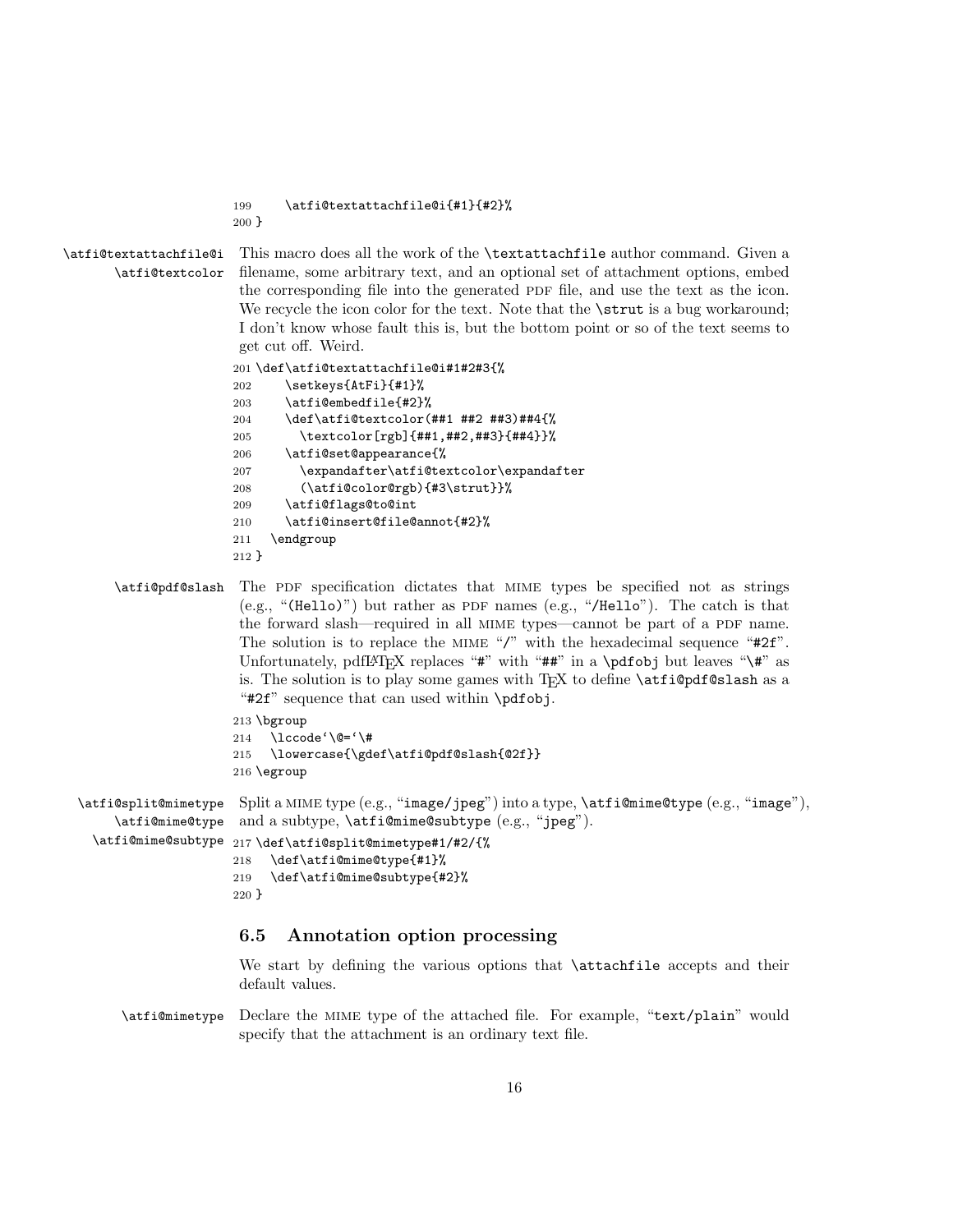```
221 \def\atfi@mimetype{}
222 \define@key{AtFi}{mimetype}{%
223 \atfi@pdfstringdef\atfi@mimetype{#1}%
224 \atfi@split@mimetype#1/%
225 \edef\atfi@mimetype{%
226 /Subtype /\atfi@mime@type\atfi@pdf@slash\atfi@mime@subtype
227 }%
228 }
```
\atfi@icon Specify an icon to represent the attachment. This should be one of Graph, Pa-\atfi@icon@icon perclip, PushPin (the default), or Tag. \atfi@icon is an attribute/value pair that gets inserted directly into the file attachment object. \atfi@icon@icon is only the icon name itself and is used to insert a static graphic that represents Adobe Acrobat's rendition of a file attachment icon.

```
229 \define@key{AtFi}{icon}{%
230 \def\atfi@icon{/Name /#1}%
231 \def\atfi@icon@icon{#1}%
232 }
233 \setkeys{AtFi}{icon=PushPin}
```
\atfi@color \atfi@color@rgb Specify the color of the attachment icon as an RGB triplet. For example, "0 0.3" " would be a fairly dark green. \atfi@color is an attribute/value pair that gets inserted directly into the file attachment object. It defaults to the empty string, which means the PDF viewer gets to choose what color the icon should be. \atfi@color@rgb is only the rgb triplet itself and is used to insert a static graphic that represents Adobe Acrobat's rendition of a file attachment icon. It defaults to a beige color.

```
234 \define@key{AtFi}{color}{%
235 \def\atfi@color{/C [#1]}%
236 \def\atfi@color@rgb{#1}%
237 }
238 \setkeys{AtFi}{color=1 0.9255 0.7765}
```
\atfi@author Specify the author of the annotation. Adobe Acrobat shows this when you rightclick on the annotation and choose Properties.

```
239 \def\atfi@author{}
240 \define@key{AtFi}{author}[]{%
241 \edef\atfi@author{/T (#1)}%
242 }
```
### \atfi@pad@ii Pad a number to exactly two digits. This is used by \atfi@date (below).

 \def\atfi@pad@ii#1{% \ifnum#1>9 #1% \else 0#1% \fi }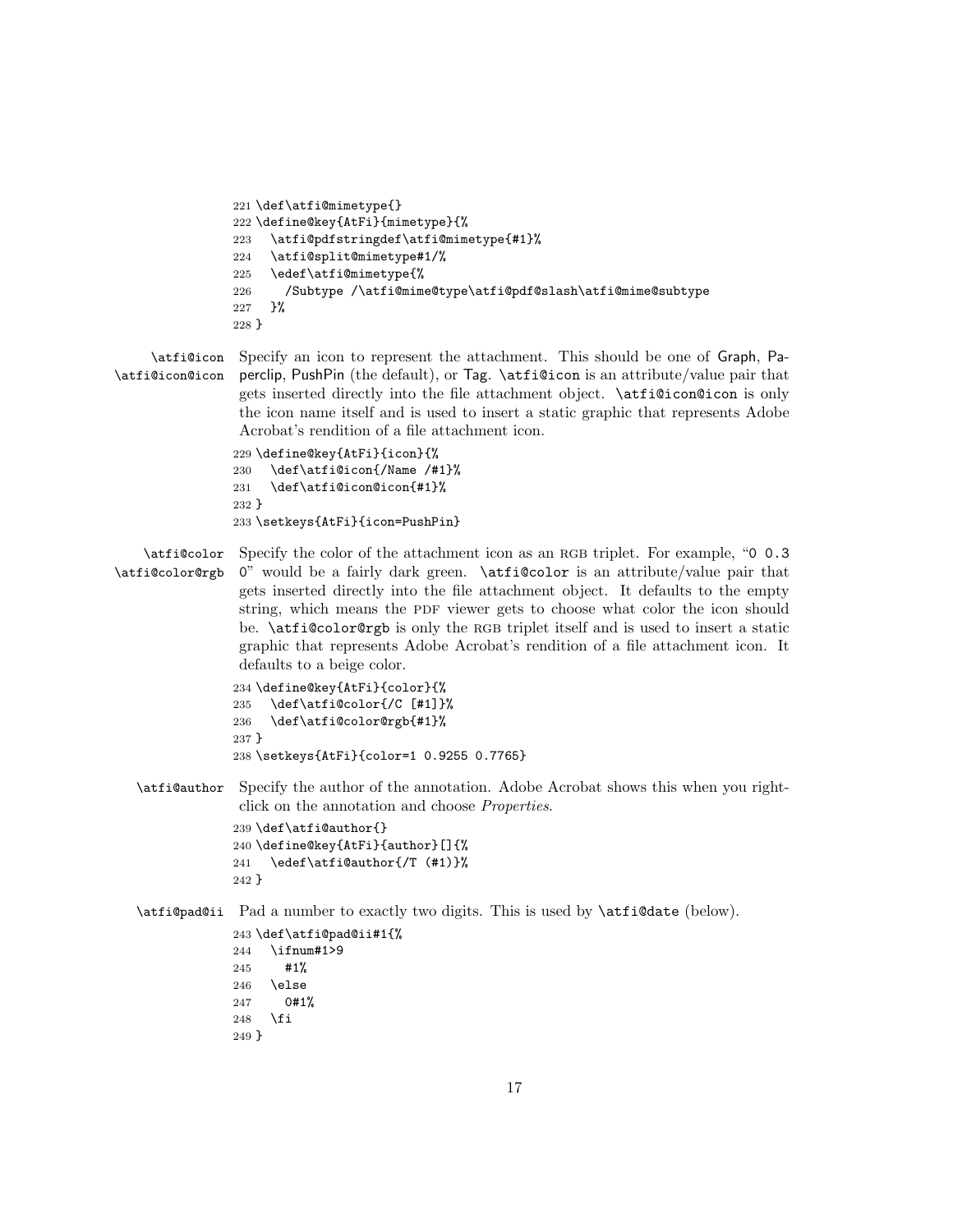```
\atfi@timezone Specify the timezone to attach to the file modification date. It would be awfully
                 nice if T<sub>E</sub>X had some way to produce this automatically. (Does it?)
                250 \def\atfi@timezone{}
                251 \define@key{AtFi}{timezone}{\def\atfi@timezone{#1}}
```
\atfi@time \atfi@date

\atfi@hours this explicitly in your LATEX document, but if you want to, you can. Seconds are \atfi@minutes hardwired to zero, and the time zone must be manually specified. (I don't believe The date the annotation was last modified. It's unlikely you'd want to specify TEX makes either of those available.) Note that \time is stored in \atfi@time in case the minutes roll over during the time calculations. I was too lazy to do the same for  $\day$ ,  $\month$ , and  $\year$ , so don't process your LATEX document at midnight if you want to get a correct datestamp.

```
252 \edef\atfi@time{\time}
253 \setcounter{atfi@tmp}{\atfi@time/60}
254 \edef\atfi@hours{\theatfi@tmp}
255 \setcounter{atfi@tmp}{\atfi@time-\atfi@hours*60}
256 \edef\atfi@minutes{\theatfi@tmp}
257 \def\atfi@date{%
258 /M (D:\the\year%
259 \expandafter\atfi@pad@ii\the\month
260 \expandafter\atfi@pad@ii\the\day
261 \atfi@pad@ii\atfi@hours
262 \atfi@pad@ii\atfi@minutes
263 00%
264 \atfi@timezone)%
265 }
266 \define@key{AtFi}{date}{%
267 \bgroup \Hy@unicodefalse
268 \atfi@pdfstringdef\atfi@date{#1}%
269 \edef\next{\egroup
270 \def\noexpand\atfi@date{/M (\atfi@date)}%
271 }\next
272 }
```

```
\atfi@description Store the annotation's description. Adobe Acrobat shows this when you right-click
                    on the annotation and choose Properties. It also shows it in the Annotations tab
                    once you "Rescan Document".
```

```
273 \def\atfi@description{}
274 \define@key{AtFi}{description}{%
275 \atfi@pdfstringdef\atfi@description{#1}%
276 \edef\atfi@description{/Contents (\atfi@description)}%
277 }
```
\atfi@subject Store the annotation's subject. Adobe Acrobat shows this when you right-click on the annotation and choose Properties. It also shows it in the Annotations tab once you "Rescan Document".

> 278 \def\atfi@subject{} 279 \define@key{AtFi}{subject}{%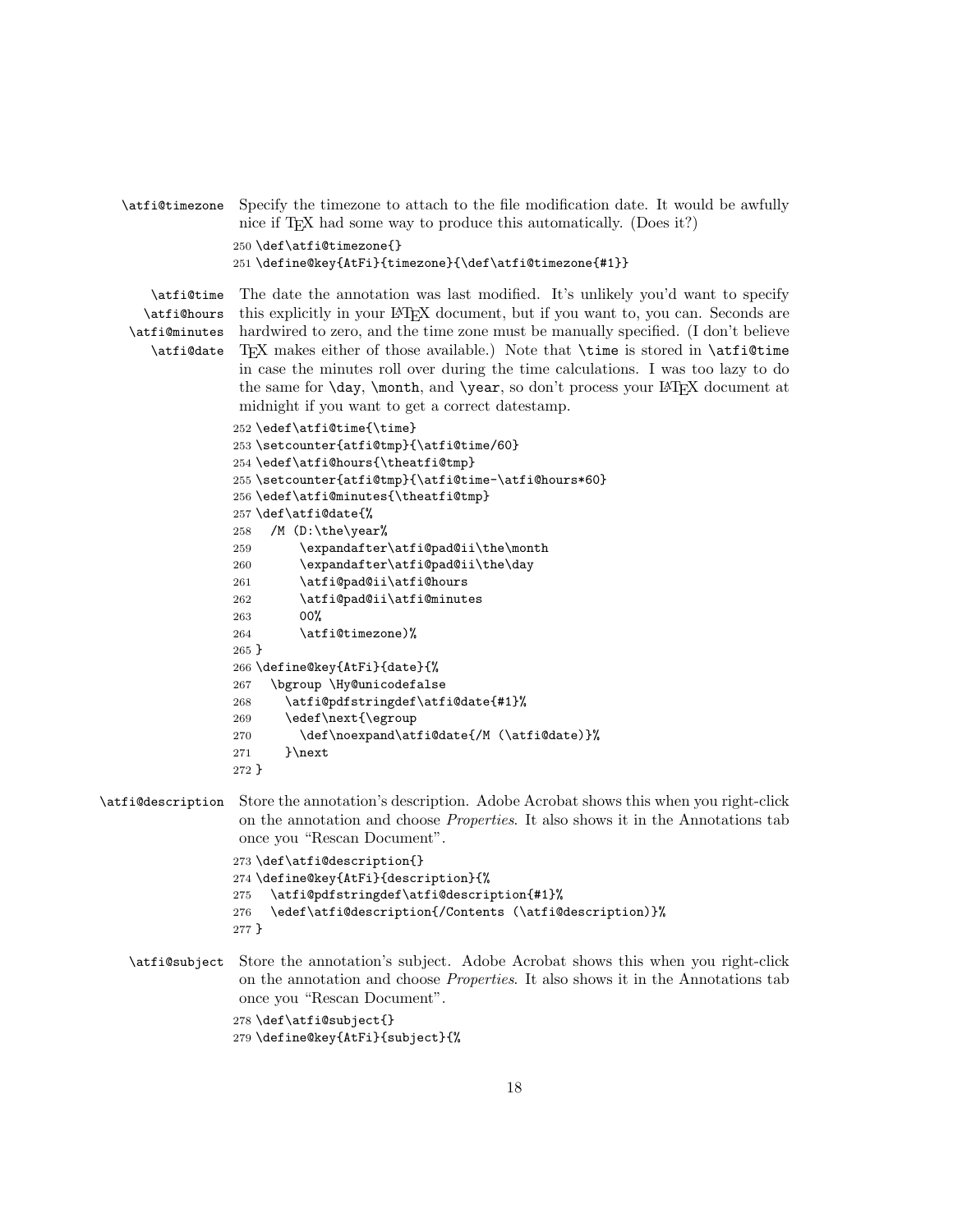```
280 \atfi@pdfstringdef\atfi@subject{#1}%
281 \edef\atfi@subject{/Subj (\atfi@subject)}%
282 }
```
\atfi@credate Store the annotation's creation date. Adobe Acrobat shows this when you rightclick on the annotation and choose Properties. It also shows it in the Annotations tab once you "Rescan Document". Note that creation date is a PDF 1.5 feature.

```
283 \def\atfi@credate{}
284 \define@key{AtFi}{created}{%
285 \bgroup \Hy@unicodefalse
286 \atfi@pdfstringdef\atfi@credate{#1}%
287 \edef\next{\egroup
288 \def\noexpand\atfi@credate{/CreationDate (\atfi@credate)}%
289 }\next
290 }
```
\atfi@moddate Store the annotation's modification date. Adobe Acrobat shows this when you right-click on the annotation and choose Properties. It also shows it in the Annotations tab once you "Rescan Document". Note that modification date is a pdf 1.5 feature.

```
291 \def\atfi@moddate{}
292 \define@key{AtFi}{modified}{%
293 \bgroup \Hy@unicodefalse
294 \atfi@pdfstringdef\atfi@moddate{#1}%
295 \edef\next{\egroup
296 \def\noexpand\atfi@moddate{/ModDate (\atfi@moddate)}%
297 }\next
298 }
```

```
\atfi@size
Store the annotation's file size. Adobe Acrobat shows this when you right-click
\atfi@dlsize on the annotation and choose Properties. It also shows it in the Annotations tab
              once you "Rescan Document". Note that file size is a PDF 1.5 feature.
```

```
299 \def\atfi@size{}
300 \def\atfi@dlsize{}
301 \define@key{AtFi}{size}{%
302 \bgroup \Hy@unicodefalse
303 \atfi@pdfstringdef\atfi@size{#1}%
304 \edef\next{\egroup
305 \def\noexpand\atfi@size{/Size \atfi@size}%
306 \def\noexpand\atfi@dlsize{/DL \atfi@size}%
307 }\next
308 }
```
\ifatfi@print By default, file annotation icons print along with the rest of the document. (In \atfi@printtrue Adobe Acrobat, that's the case if and only if the Annotations box is checked in \atfi@printfalse the Print dialog.) By setting print=false, the icons will not print.

```
309 \newif\ifatfi@print
310 \atfi@printtrue
311 \define@key{AtFi}{print}[true]{\csname atfi@print#1\endcsname}
```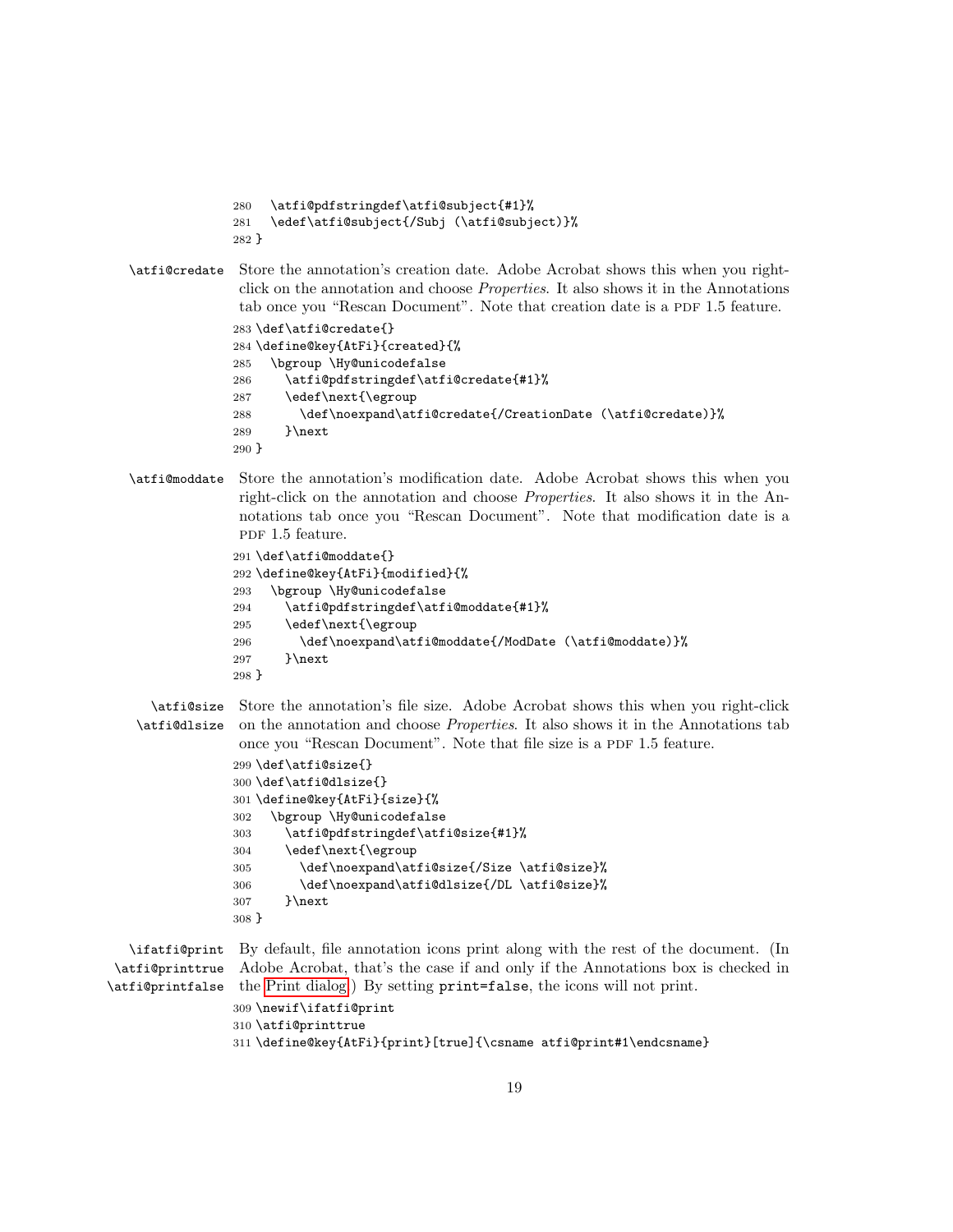\ifatfi@zoom \atfi@zoomtrue \atfi@zoomfalse fication. By default, file annotation icons zoom along with the rest of the document. By setting zoom=false, the icons will remain at a constant size, regardless of magni-

```
312 \newif\ifatfi@zoom
313 \atfi@zoomtrue
314 \define@key{AtFi}{zoom}[true]{\csname atfi@zoom#1\endcsname}
```
\ifatfi@appearance \atfi@appearancetrue \atfi@appearancefalse \atfi@appearance@dict

The attachfile package normally embeds an icon graphic in each file attachment annotation's appearance dictionary. By setting appearance=false, no appearance dictionary will be added to a file attachment annotation; the PDF viewer will need to decide for itself how to display the icon.

```
315 \newif\ifatfi@appearance
316 \atfi@appearancetrue
317 \def\atfi@appearance@dict{}
318 \define@key{AtFi}{appearance}[true]{\csname atfi@appearance#1\endcsname}
```
### 6.6 Author commands

The commands described in this section are those available to the user writing a LATEX document. If the macros seem too simple, it's because all the work is performed by the helper routines in Section [6.4](#page-11-0) and the option-processing routines in Section [6.5.](#page-15-0)

\attachfilesetup Set default values for all the various annotation options.

```
319 \DeclareRobustCommand{\attachfilesetup}[1]{\setkeys{AtFi}{#1}}
```
\attachfile Given a filename and an optional set of attachment options, embed the corresponding file into the generated PDF file, and place an icon at the current location. The real work is performed by \atfi@attachfile. \attachfile merely sets up the category codes in such a way as to allow filenames to contain special characters such as underscores.

```
320 \DeclareRobustCommand{\attachfile}[1][]{%
321 \begingroup
322 \let\do\@makeother
323 \dospecials
324 \catcode'\\=0\relax
325 \catcode'\{=1\relax
326 \catcode'\}=2\relax
327 \atfi@attachfile{#1}%
328 }
```
\textattachfile Given a filename, some arbitrary text, and an optional set of attachment options, embed the corresponding file into the generated PDF file, and use the text as the icon. After setting up the category codes to use for processing the filename, \textattachfile passes to control to \atfi@textattachfile, which resets the category codes, and then to \atfi@textattachfile@i, which does all the work.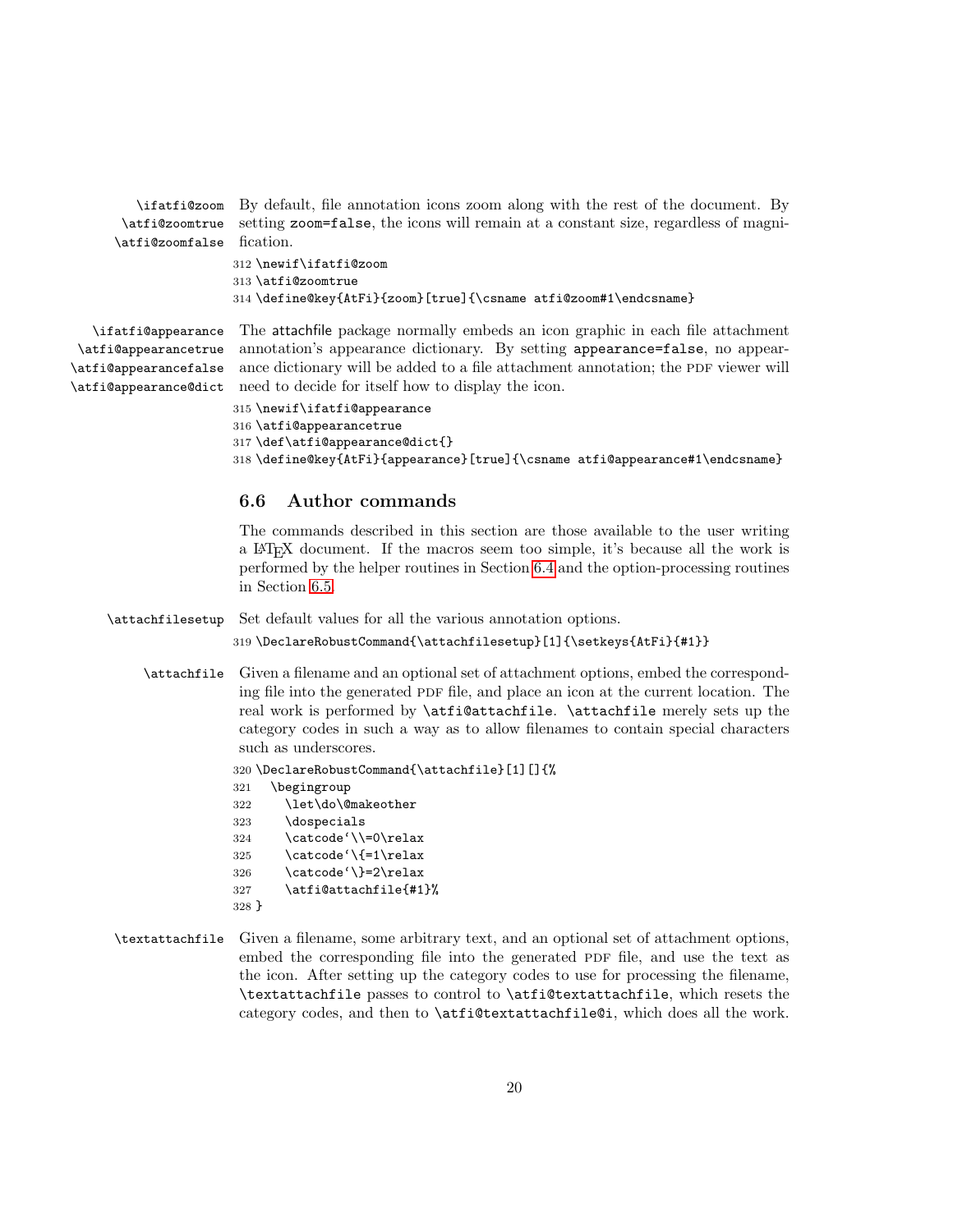We define two groups: one for keeping the attachment options local and one for temporarily altering category codes.

\DeclareRobustCommand{\textattachfile}[1][]{%

```
330 \begingroup
331 \begingroup
332 \let\do\@makeother
333 \dospecials
334 \catcode'\\=0\relax
335 \catcode'\{=1\relax
336 \catcode'\}=2\relax
337 \atfi@textattachfile{#1}%
338 }
```
\noattachfile Insert the same icon into the document that we would for an \attachfile call. This is useful for writing documentation that instructs a user on how to deal with file attachments. \noattachfile is fairly simple; is just calls \setkeys in order to get the latest values of \atfi@icon@icon and \atfi@color@rgb, and then it defers to one of \atfi@acroGraph, \atfi@acroPaperclip, \atfi@acroPushPin, or \atfi@acroTag, which do the actual rendering work.

```
339 \DeclareRobustCommand{\noattachfile}[1][]{%
340 \begingroup
341 \setkeys{AtFi}{#1}%
342 \ifatfi@print
343 \csname atfi@acro\atfi@icon@icon\endcsname
344 \else
345 \setbox0=\hbox{\csname atfi@acro\atfi@icon@icon\endcsname}%
346 \makebox[\wd0]{}%
347 \fi
348 \endgroup
349 }
```
### \notextattachfile Insert the same text into the document that we would for a \textattachfile call. This is useful for writing documentation that instructs a user on how to deal with file attachments.

```
350 \DeclareRobustCommand{\notextattachfile}[2][]{%
351 \begingroup
352 \setkeys{AtFi}{#1}%
353 \ifatfi@print
354 \def\atfi@textcolor(##1 ##2 ##3)##4{%
355 \textcolor[rgb]{##1,##2,##3}{##4}}%
356 \expandafter\atfi@textcolor\expandafter
357 (\atfi@color@rgb){#2\strut}%
358 \else
359 \setbox0=\hbox{#2\strut}%
360 \makebox[\wd0]{}%
361 \fi
362 \endgroup
363 }
```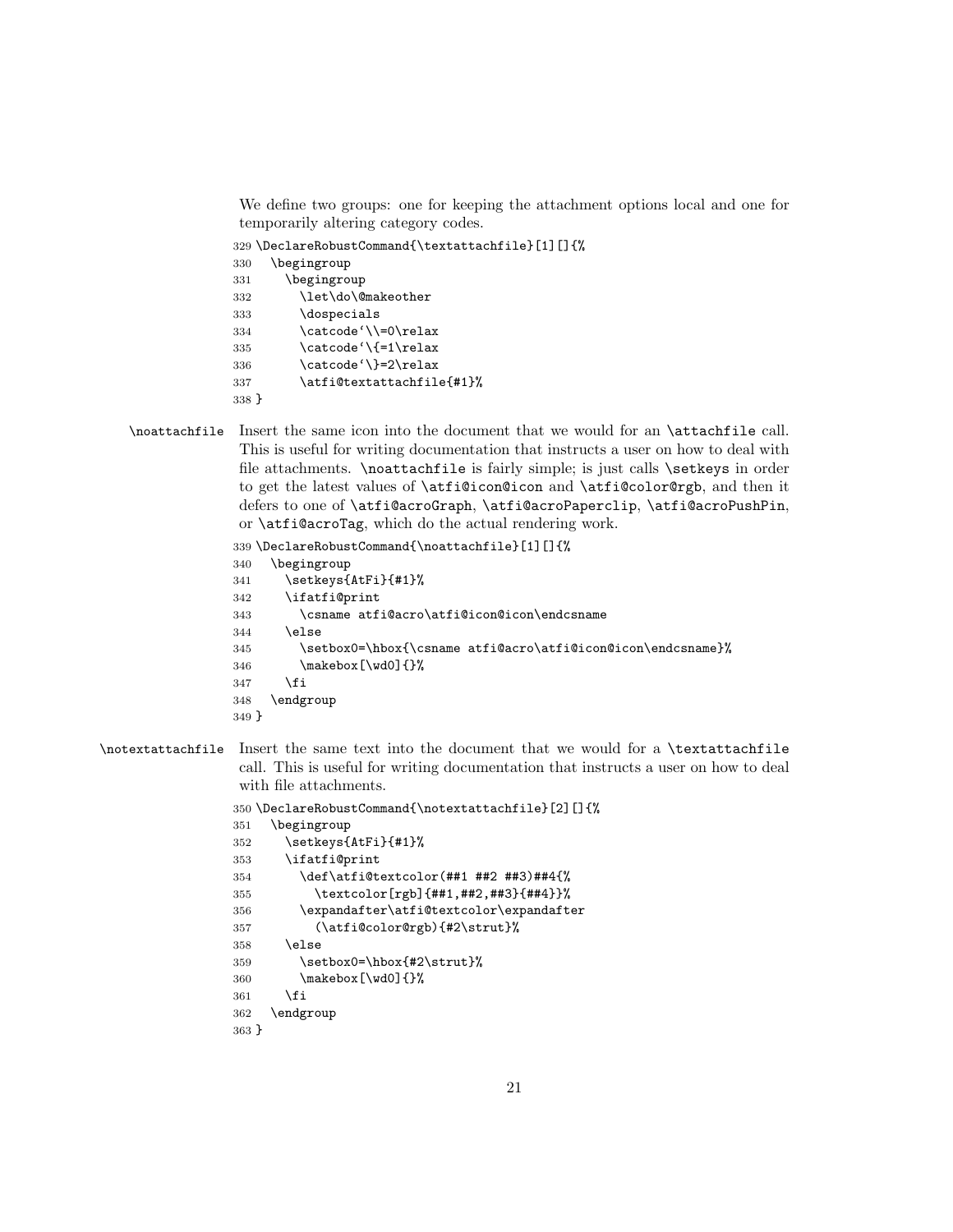### <span id="page-21-0"></span>6.7 Dummy commands

If the author is not using pdfLAT<sub>EX</sub> or LuaLAT<sub>EX</sub> or not using it in PDF-generating mode, we replace the core attachfile commands with dummy versions so L<sup>AT</sup>EX can at least run to completion.

364 \ifpdf 365 \else

\atfi@dummy@pushpin Define an empty space of approximately the same size as \atfi@acroPushPin.

```
366 \def\atfi@dummy@pushpin{%
367 \raisebox{-1.25bp}{\parbox[b][14bp]{24bp}{}}%
368 }
```
\textattachfile Define a dummy \textattachfile in terms of \notextattachfile.

```
369 \DeclareRobustCommand{\textattachfile}[3][]{%
370 \notextattachfile[#1]{#3}%
371 }
```
\noattachfile Define a dummy \noattachfile in terms of \notextattachfile.

```
372 \DeclareRobustCommand{\noattachfile}[1][]{%
373 \notextattachfile[#1]{\atfi@dummy@pushpin}%
374 }
```
\attachfile Define a dummy \attachfile in terms of the dummy \noattachfile.

```
375 \DeclareRobustCommand{\attachfile}[2][]{%
376 \noattachfile[#1]%
377 }
378 \fi
```
### 7 Future work

The following are some avenues for future work on attachfile. First, attachfile supports only pdfLAT<sub>EX</sub> and LuaLAT<sub>EX</sub> for generating PDF files. It would be nice if it supported all the backends that hyperref supports: dvipdfm, dvips with pdfmarks, VTEX, and so forth. Along those same lines, a "draft" package option would be a welcome addition, for use when PDF is not the final output format.

Second, PDF supports platform-specific file attachments. That is, a file attachment icon can represent a different file when activated on Windows, Unix, or MacOS. It might be nice for attachfile to support that feature.

Finally, I'd like to see attachfile expand sometime to support all the various PDF annotations: Sound, Movie, Stamp, Ink, Popup, etc.

Of course, I make no promises that I'll ever do any of the above. attachfile was just something I wrote in my spare time, and it's unlikely I'll be able to devote another large block of time to enhance it.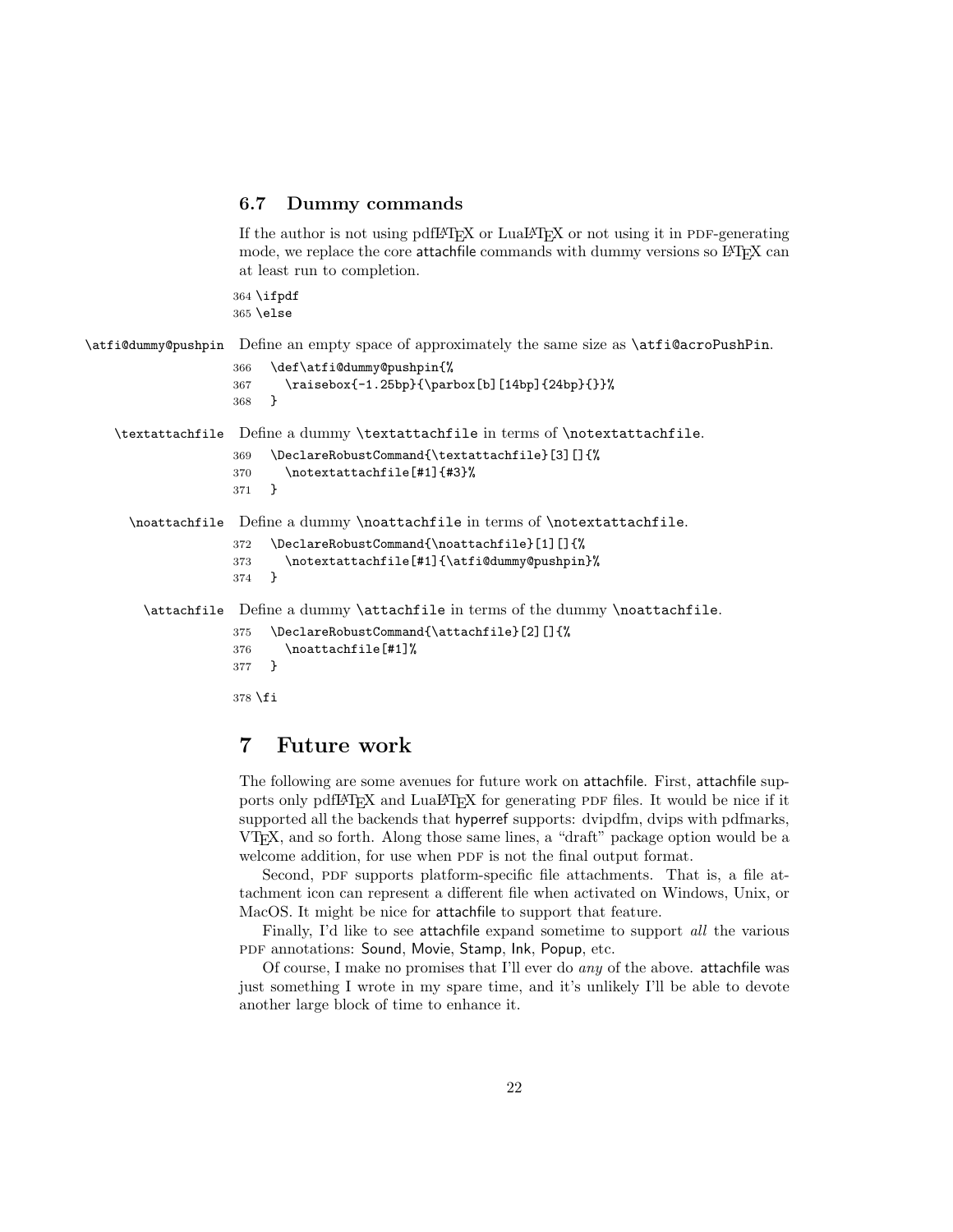# References

- <span id="page-22-2"></span>[1] Adobe Systems Incorporated. PDF Reference Version 1.6. Adobe Press, fifth edition, December 3, 2004. ISBN 0321304748. Available from [http://](http://partners.adobe.com/public/developer/en/pdf/PDFReference16.pdf) partners.adobe.[com/public/developer/en/pdf/PDFReference16](http://partners.adobe.com/public/developer/en/pdf/PDFReference16.pdf).pdf.
- <span id="page-22-0"></span>[2] N. Freed and N. Borenstein. Multipurpose Internet Mail Extensions (MIME) part two: Media types. Request for Comments (RFC) 2046, Internet Engineering Task Force (IETF), Network Working Group, November 1996. Available from http://www.rfc-editor.[org/rfc/rfc2046](http://www.rfc-editor.org/rfc/rfc2046.txt).txt.
- <span id="page-22-1"></span>[3] Internet Assigned Numbers Authority. MIME media types. Available from http://www.iana.[org/assignments/media-types/](http://www.iana.org/assignments/media-types/).

# Change History

| v1.0                                                                                                                                                                                                           | v1.2a                                                                                                                                                                                                                               |
|----------------------------------------------------------------------------------------------------------------------------------------------------------------------------------------------------------------|-------------------------------------------------------------------------------------------------------------------------------------------------------------------------------------------------------------------------------------|
| General: Initial version<br>$\overline{1}$                                                                                                                                                                     | \atfi@mimetype: Changed<br>the                                                                                                                                                                                                      |
| v1.1                                                                                                                                                                                                           | MIME Subtype from a string to<br>a name $\ldots \ldots \ldots \ldots \ldots 16$                                                                                                                                                     |
| General: Completely restructured<br>the $.dx$ file $\ldots \ldots \ldots$<br>-1                                                                                                                                | v1.3                                                                                                                                                                                                                                |
| Wrote dummy versions of all the<br>core macros to use in the ab-<br>sence of pdfIATEX/LuaIATEX<br>running in PDF-generating<br>22<br>mode. $\dots \dots \dots \dots \dots \dots$<br>\atfi@file: Added explicit | General: Incorporated Ross<br>Moore's patches for making at-<br>tachfile robust to running hy-<br>perref with \Hy@unicodetrue<br>and for supporting the Created,<br>Modified, and Size keys in the<br>EmbeddedFile's Params dictio- |
| Rollover and Down appearances<br>to work around browser bugs. 14                                                                                                                                               |                                                                                                                                                                                                                                     |
| \atfi@subject: Added support for<br>specifying the subject of an an-<br>notation $\dots \dots \dots \dots \dots \dots 18$                                                                                      | \atfi@credate: Added support for<br>specifying the creation date of<br>an annotation $\dots\dots\dots\dots$<br>19                                                                                                                   |
| \noattachfile: Modified to leave<br>space on the<br>page when<br>print=false is passed as an                                                                                                                   | Made robust<br>\atfi@date:<br>to running hyperref with<br>$\N$ y Cunicodetrue  18                                                                                                                                                   |
| option  21                                                                                                                                                                                                     | \atfi@dlsize: Added support for<br>specifying the file size of an an-                                                                                                                                                               |
| \notextattachfile: Created this<br>21<br>function                                                                                                                                                              | 19<br>$notation \ldots \ldots \ldots \ldots$<br>\atfi@embedfile: Included<br>- a                                                                                                                                                    |
| v1.1a                                                                                                                                                                                                          | Params dictionary describing                                                                                                                                                                                                        |
| General: Corrected a few stupid                                                                                                                                                                                | the file's date, modification<br>date, and size $\dots \dots \dots \dots 12$                                                                                                                                                        |
| v1.2                                                                                                                                                                                                           | \atfi@file: Made robust                                                                                                                                                                                                             |
| General: Modified so as to en-<br>able filenames to contain special<br>characters, e.g., underscores $\dots$ 1                                                                                                 | to running hyperref with<br>\Hy@unicodetrue  14<br>Modified to include the modifica-                                                                                                                                                |
|                                                                                                                                                                                                                |                                                                                                                                                                                                                                     |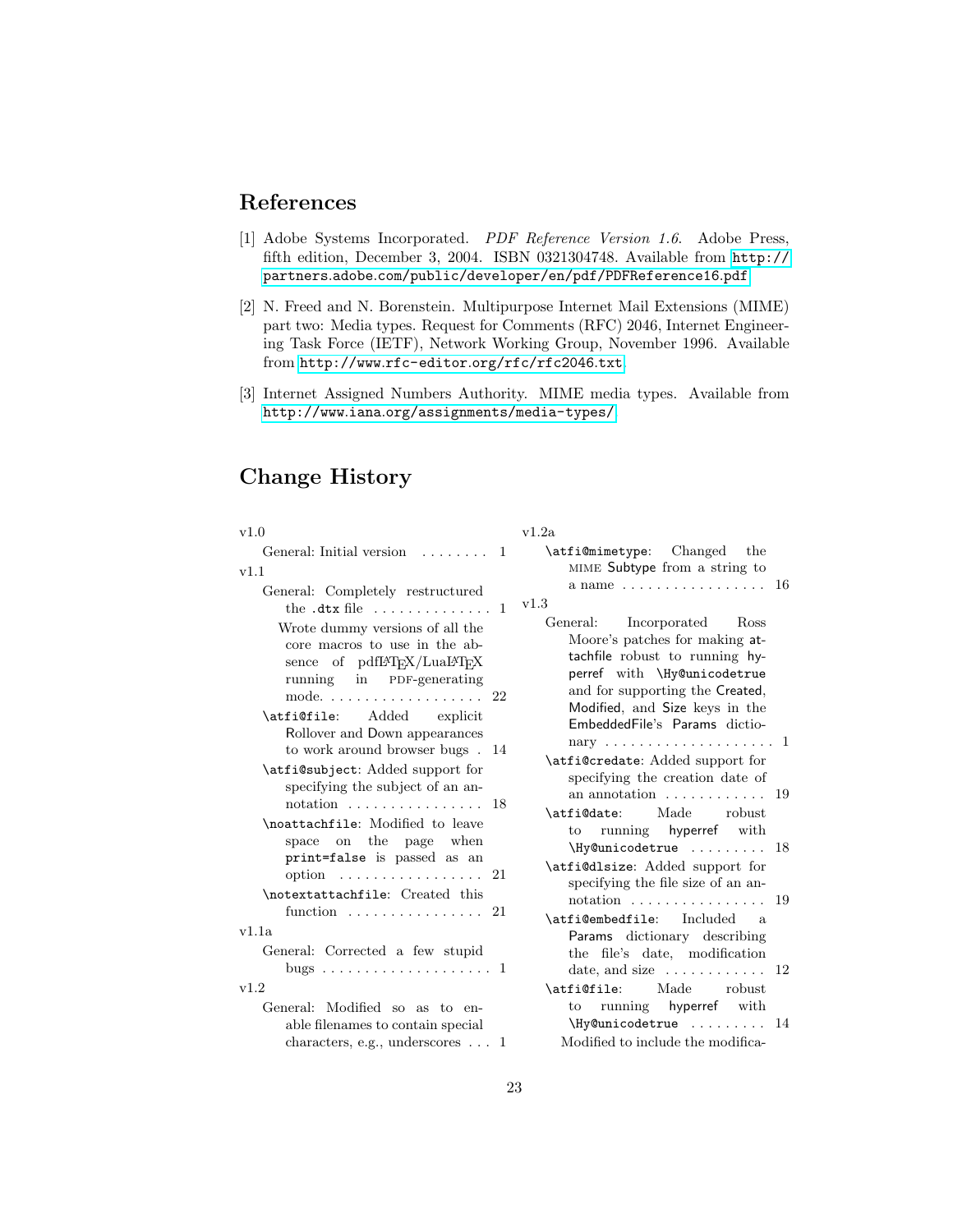| tion date in the FileAttachment<br>$\text{dictionary} \dots \dots \dots \dots \dots \quad 14$<br>\atfi@moddate: Added support for<br>specifying the modification date |     | file attachment for compatibil-<br>ity with <i>\attachfile</i> (reported<br>by Uwe Bieling) $\ldots \ldots \ldots 21$<br>v1.6                                                     |    |
|-----------------------------------------------------------------------------------------------------------------------------------------------------------------------|-----|-----------------------------------------------------------------------------------------------------------------------------------------------------------------------------------|----|
| of an annotation $\dots\dots\dots$                                                                                                                                    | -19 | \atfi@embedfile: Don't re-embed                                                                                                                                                   |    |
| v1.3a                                                                                                                                                                 |     | files that have already been em-                                                                                                                                                  |    |
| General: Corrected the formatting<br>of the "not pdfIAT <sub>F</sub> X" warning                                                                                       |     | bedded (feature proposed by<br>Gareth Walker) $\ldots \ldots \ldots 12$                                                                                                           |    |
| message $\ldots \ldots \ldots \ldots 10$                                                                                                                              |     | v1.7                                                                                                                                                                              |    |
| v1.4                                                                                                                                                                  |     | \theatfi@tmp: Made the pack-                                                                                                                                                      |    |
| \c@atfi@tmp: Incorporated Martin                                                                                                                                      |     | age robust to redefinitions of                                                                                                                                                    |    |
| Münch's reduction of the num-<br>ber of counters that attachfile                                                                                                      |     | \@arabic, such as those made<br>by the <b>babel</b> package (reported                                                                                                             |    |
| uses from five to one $\dots \dots 12$                                                                                                                                |     | by Jonas Olson and fixed by                                                                                                                                                       |    |
| v1.5                                                                                                                                                                  |     | Heiko Oberdiek $\}$ 12                                                                                                                                                            |    |
| \attachfile: Reset "\" to cate-                                                                                                                                       |     | v1.8                                                                                                                                                                              |    |
| gory code 0 to enable the use of<br>\jobname in the name of the file<br>attachment (suggested by Felix<br>Mueller-Sarnowski $\ldots \ldots \ldots$ 20<br>v1.5a        |     | \atfi@file: Strip path names from<br>included files. Mikkel Futtrup<br>reported that path names often<br>confuse PDF readers on tablets<br>and smartphones $\dots \dots \dots 14$ |    |
| General: Modified the package to                                                                                                                                      |     | v1.9                                                                                                                                                                              |    |
| generate attachfile.bib auto-<br>matically from the .dtx and                                                                                                          |     | \atfi@appearance@obj: Removed<br>redundant /Subtype /Form dic-                                                                                                                    |    |
| . ins files $\ldots \ldots \ldots \ldots 1$                                                                                                                           |     | tionary entries $\ldots \ldots \ldots$                                                                                                                                            | 13 |
| v1.5b                                                                                                                                                                 |     | \atfi@attachfile: Issue an error if                                                                                                                                               |    |
| \textattachfile: Reset "\" to cat-                                                                                                                                    |     | the requested icon isn't found                                                                                                                                                    | 15 |
| egory code 0 to enable the use                                                                                                                                        |     | \atfi@file: Correctly handle file-                                                                                                                                                |    |
| of $\iota$ iobname in the name of the                                                                                                                                 |     | names that lack an extension.                                                                                                                                                     | 14 |

# Index

Numbers written in italic refer to the page where the corresponding entry is described; numbers underlined refer to the code line of the definition; numbers in roman refer to the code lines where the entry is used.

| $\texttt{defi@acroPaper} \texttt{clip} \dots \dots \dots \quad \frac{51}{51}$ |
|-------------------------------------------------------------------------------|
| $\text{defi@acroPaperclip@data} \ldots \ldots \frac{28}{53}$                  |
| $\texttt{defi@acroPushPin}$ 62                                                |
| $\text{Aut}$ i@acroPushPin@data  56,64                                        |
| $\texttt{\alpha}$ ro $\texttt{Tag}$ <u>86</u>                                 |
| $\text{Affi@acroTag@data} \dots \dots \dots \dots \dots \dots \dots$          |
| $\text{diffi@appearance@dict}$ . 150, 162, 315                                |
| \atfi@appearance@obj  117                                                     |
| $\texttt{a}$ : 113, 118-122                                                   |
| \atfi@appearancedepth                                                         |
| $\ldots \ldots \ldots \ldots 113, 121, 160, 180$                              |
| $\texttt{letif@appearancefalse}$ $315$                                        |
|                                                                               |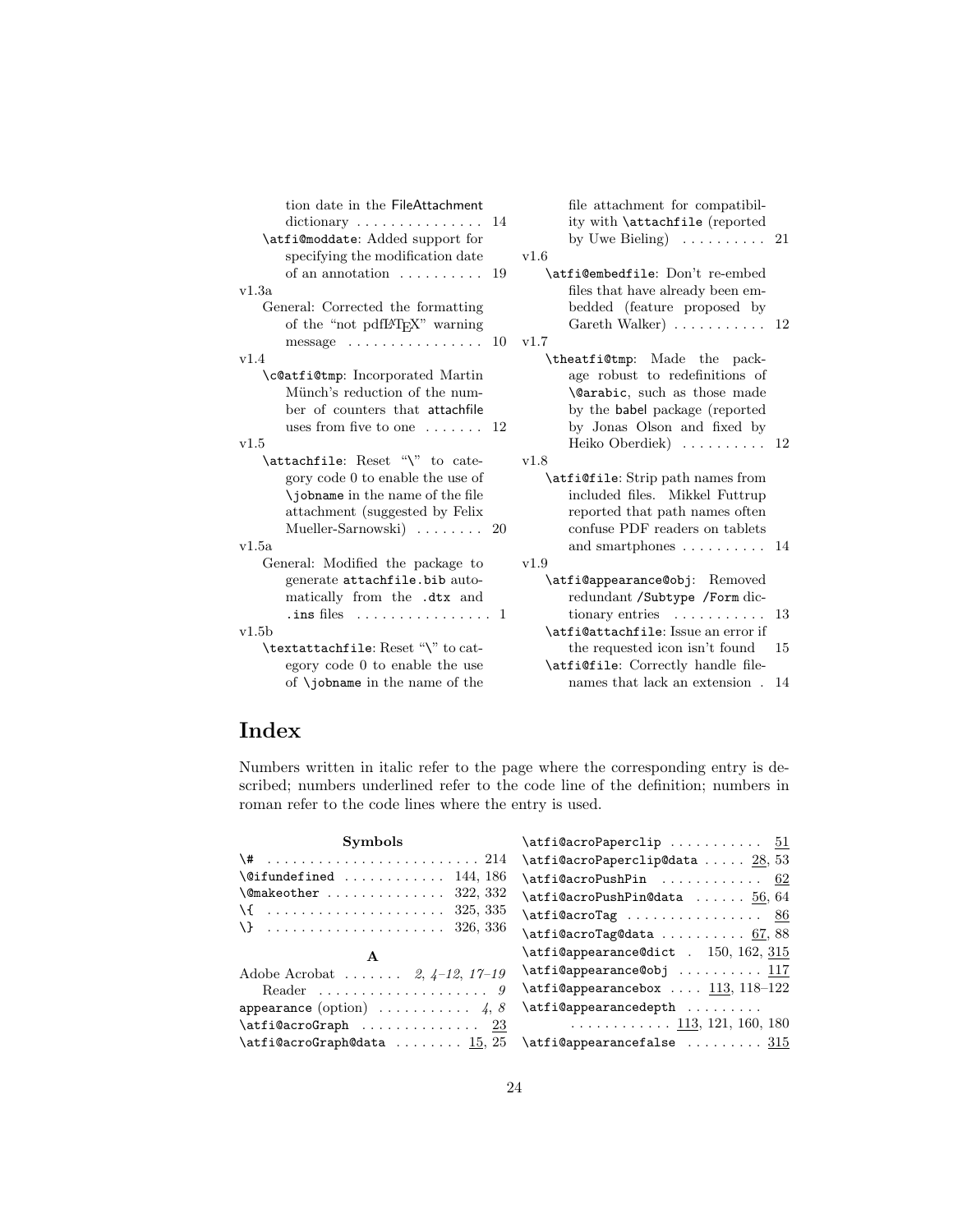| \atfi@appearanceheight                                                                                                                        |  |
|-----------------------------------------------------------------------------------------------------------------------------------------------|--|
| $\ldots \ldots \ldots \ldots \frac{113}{130}$ , 120, 159, 179                                                                                 |  |
| $\verb+\atfi@appearanceobj + \ldots 123, 152-154$                                                                                             |  |
| $\text{Affi@appear}$ ancetrue  315                                                                                                            |  |
| $\alpha$ pearancewidth                                                                                                                        |  |
| <u>113</u> , 119, 158, 181                                                                                                                    |  |
|                                                                                                                                               |  |
|                                                                                                                                               |  |
| $\lambda$ tfi@color  164, $\overline{234}$                                                                                                    |  |
| \atfi@color@rgb                                                                                                                               |  |
| $\ldots$ 19, 42, 57, 74, 208, 234, 357                                                                                                        |  |
| $\texttt{atfi@credate} \dots \dots \dots \dots \ 105, \underline{283}$                                                                        |  |
|                                                                                                                                               |  |
| $\alpha t$ in the set of $\alpha t$ is the set of $\alpha$ is $\alpha$ 166, 273<br>\atfi@description                                          |  |
| $\lambda$ ifi@dlsize  103, 299                                                                                                                |  |
| \atfi@dummy@pushpin  366, 373                                                                                                                 |  |
| $\text{atfi@embedfile} \ldots \ldots \quad \underline{98}, 185, 203$                                                                          |  |
|                                                                                                                                               |  |
| $\text{diffi@flags} \dots \dots \dots \dots \_125, 170$                                                                                       |  |
| $\text{diff1ags@toQint} \ldots \quad \frac{125}{193, 209}$                                                                                    |  |
|                                                                                                                                               |  |
| $\text{diff}$ icon  167, 229                                                                                                                  |  |
| \atfi@icon@icon 186, 192, 229, 343, 345                                                                                                       |  |
| $\verb+\affi@insert@file@annot{}_136, 194, 210$                                                                                               |  |
| $\text{Affim}$ e@subtype $217, 226$                                                                                                           |  |
| $\text{Autfi@mime@type}$ $\frac{217}{216}$ , 226                                                                                              |  |
| $\text{diff}$ Cominetype  102, 221                                                                                                            |  |
|                                                                                                                                               |  |
|                                                                                                                                               |  |
| $\texttt{ifimoddate} \dots \dots \ 106, 168, \underline{291}$                                                                                 |  |
| $\label{eq:atifilp} \texttt{affilpadd} \texttt{G1}: \dots \dots \dots \underline{243}, 259-262$<br>$\text{diff\text{-}log}($ slash $213, 226$ |  |
| $\text{diff\text{-}logdef} \dots \dots \underline{91}$ , 139,                                                                                 |  |
| 223, 268, 275, 280, 286, 294, 303                                                                                                             |  |
|                                                                                                                                               |  |
|                                                                                                                                               |  |
| $\texttt{attribute} \dots \dots \dots \dots \underline{309}$                                                                                  |  |
| $\texttt{diff@set@appearance}$ $\underline{117}$ , 192, 206                                                                                   |  |
| $\text{Affi@size}$ 107, 299<br>$\text{Aut}$ split@mimetype $\frac{217}{224}$                                                                  |  |
|                                                                                                                                               |  |
| $\text{diff}$ Catfi@subject  169, 278                                                                                                         |  |
| $\verb+\affi@temp@string + \dots + \dots + 91+$                                                                                               |  |
| 197, 337<br>\atfi@textattachfile                                                                                                              |  |
| $\verb+\atfidtext+attachfile@i  199, \underline{201}$                                                                                         |  |
| $\label{eq:atifm} \texttt{dfticextcolor} \quad \ldots \quad \underline{201},\, 354,\, 356$                                                    |  |
| $\text{Affim}$ e  252                                                                                                                         |  |
| $\text{diff}$ utrimezone $250, 264$                                                                                                           |  |
| $\texttt{atfi@zoomfalse}$ 312                                                                                                                 |  |
| $\verb \affi@zoomtrue  \dots \dots \dots \dots \underline{312}$                                                                               |  |
| attachfile (package)                                                                                                                          |  |
| $\ldots$ 1, 2, 4-10, 13, 14, 20, 22-24                                                                                                        |  |
| \attachfile $2, \frac{320}{375}$                                                                                                              |  |

| author (option) $\ldots \ldots \ldots \ldots$ 4, 8                                              |
|-------------------------------------------------------------------------------------------------|
|                                                                                                 |
| B<br>babel $(\text{package})$ $24$                                                              |
|                                                                                                 |
| $\mathbf C$                                                                                     |
| \c@atfi@tmp  96                                                                                 |
| calc (package) $\ldots \ldots \ldots \ldots \ldots$                                             |
| color (package) $\ldots \ldots \ldots \ldots \ldots$                                            |
| color (option) $\ldots \ldots \ldots \ldots$ 4-5, 8                                             |
| Created $\ldots \ldots \ldots \ldots \ldots \ldots \ldots 23$                                   |
| created (option) $\ldots \ldots \ldots 5, 7, 8$                                                 |
|                                                                                                 |
| D                                                                                               |
| date (option) $\ldots \ldots \ldots \ldots 5, 7, 8$                                             |
| $\day \ldots \ldots \ldots \ldots \ldots \ldots 260$                                            |
| $\{\text{define@key } \dots \dots \dots \ 222,$                                                 |
| 229, 234, 240, 251, 266, 274,                                                                   |
| ${\bf 279}, \ {\bf 284}, \ {\bf 292}, \ {\bf 301}, \ {\bf 311}, \ {\bf 314}, \ {\bf 318}$       |
| description (option) $\ldots \ldots \ldots 5, 8$                                                |
| 9<br>DVI                                                                                        |
| dvipdfm 9, 22                                                                                   |
|                                                                                                 |
|                                                                                                 |
| E                                                                                               |
| EmbeddedFile $\ldots \ldots \ldots \ldots 12, 23$                                               |
| $\mathbf{F}$                                                                                    |
| FileAttachment $\ldots \ldots \ldots \ldots 4, 14, 24$                                          |
| $\theta$ and $\theta$ 145, 147                                                                  |
| $\theta$ 147                                                                                    |
| $\theta$ and $\theta$ 143                                                                       |
|                                                                                                 |
| G                                                                                               |
| . . 7                                                                                           |
| Graph 5, 6, 10, 17                                                                              |
|                                                                                                 |
| н                                                                                               |
| \Hy@unicodefalse 138, 267, 285, 293, 302                                                        |
| hyperref $(\text{package}) \dots 2, 9, 10, 22, 23$                                              |
| 1                                                                                               |
|                                                                                                 |
| icon (option) $\ldots \ldots \ldots \ldots \ldots 5, 8$                                         |
| $\text{ifaffi@appearance} \ldots \ldots \quad 149, \frac{315}{110}$                             |
| \ifatfi@print  127, 309, 342, 353<br>$\left\{ \text{ifaffi@zoom} \ldots \ldots \ldots \right\}$ |
| 130, 312                                                                                        |
| $ifpdf$ (package) $\ldots$ .<br>. 9                                                             |
| $lnk$<br>22<br>$\alpha$ , $\alpha$ , $\alpha$                                                   |
| K                                                                                               |
| keyval (package)<br>9                                                                           |
|                                                                                                 |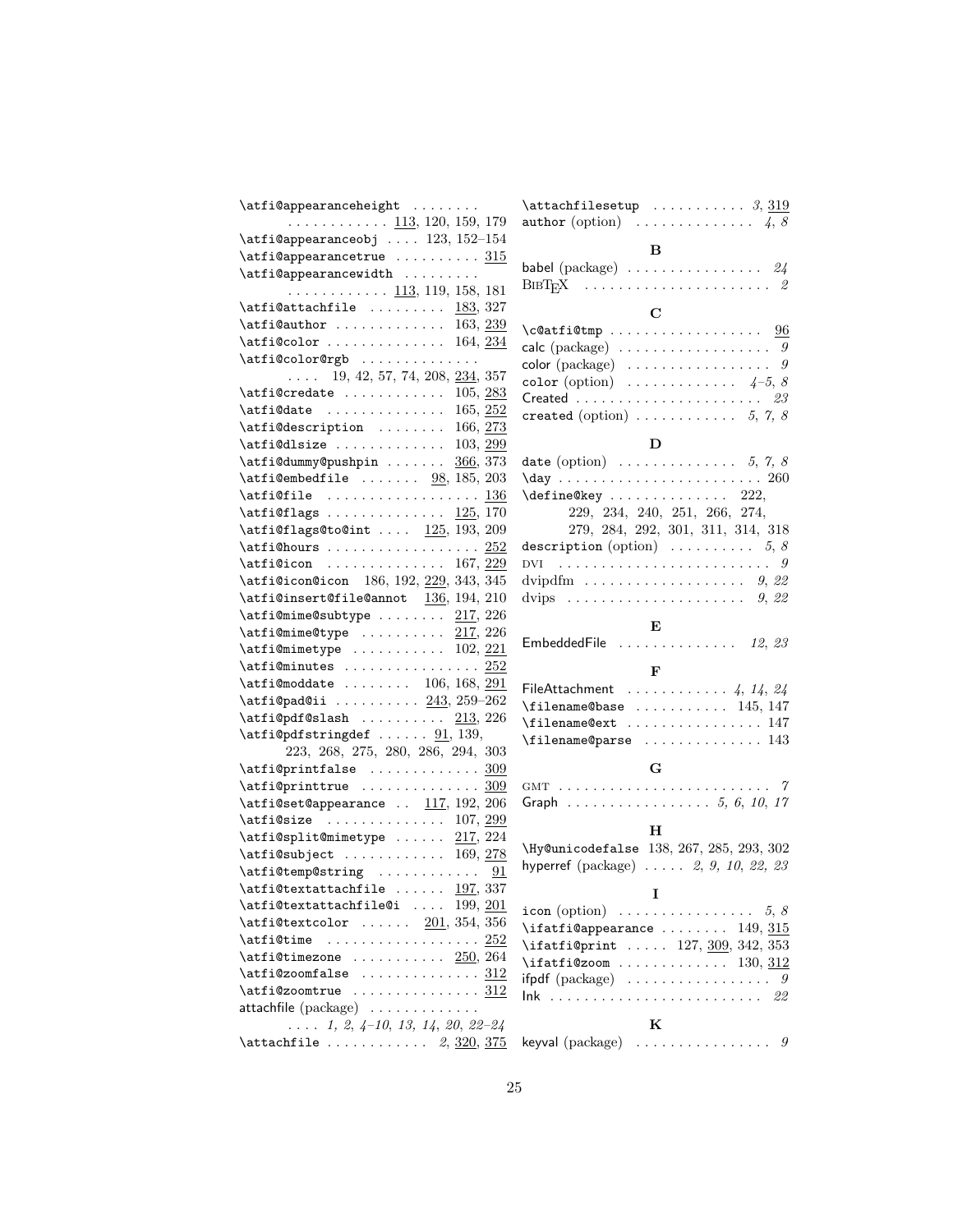| . т.                                                       |
|------------------------------------------------------------|
| L <sup>4</sup> T <sub>F</sub> X  1, 2, 5, 7-10, 18, 20, 22 |
| $\setminus$ lccode  214                                    |
| $\lambda$ lowercase  215                                   |
| LuaL <sup>4</sup> T <sub>F</sub> X  8, 9, 22, 23           |

## M

| MIME $6, 16, 23$                                    |
|-----------------------------------------------------|
| mimetype (option) $\ldots \ldots \ldots 5-6, 8$     |
| Modified $23$                                       |
| modified (option) $\ldots \ldots \ldots \ldots 6-8$ |
|                                                     |
| Movie $22$                                          |
|                                                     |

# N

| \next  140, 142, 269,                                 |
|-------------------------------------------------------|
| 271, 287, 289, 295, 297, 304, 307                     |
| $\lambda$ 100attachfile $2-3, 339, 372, 376$          |
| \noexpand . 141, 270, 288, 296, 305, 306              |
| $\hbox{\tt notextattachfile} \ldots 3, 350, 370, 373$ |

# O

| options                                         |
|-------------------------------------------------|
| appearance $\ldots \ldots \ldots \ldots \ldots$ |
| author $4, 8$                                   |
| color $4-5, 8$                                  |
| created  5, 7, 8                                |
| date  5, 7, 8                                   |
| default values $\ldots \ldots \ldots \ldots$ 8  |
| description $5, 8$                              |
| icon $5, 8$                                     |
| mimetype $\ldots \ldots \ldots \ldots 5-6, 8$   |
| modified<br>$6 - 8$                             |
| print $6, 8$                                    |
| size $6, 8$                                     |
| $subject \dots \dots \dots \dots \dots$<br>6–8  |
| timezone $\ldots \ldots \ldots \ldots 5, 7-8$   |
| $7 - 8$<br>zoom                                 |

# P

| packages                                   |
|--------------------------------------------|
| attachfile $1, 2, 4-10, 13, 14, 20, 22-24$ |
|                                            |
|                                            |
|                                            |
| hyperref 2, 9, 10, 22, 23                  |
|                                            |
|                                            |

| $\{\text{Packag}$ eWarningNoLine  4                             |
|-----------------------------------------------------------------|
| Paperclip 5, 6, 10, 11, 17                                      |
|                                                                 |
| PDF $1-10$ , $12-17$ , $19$ , $20$ , $22$ , $23$                |
| $\qquad \qquad \ldots \ldots \qquad \qquad 158$                 |
|                                                                 |
| $\pdflastxform \ldots \ldots \ldots \ldots 123$                 |
| pdfI $\text{F}$ T <sub>F</sub> X  1, 8, 9, 16, 22-24            |
| $\text{4.88}$                                                   |
|                                                                 |
| $\qquad \qquad \qquad \qquad \qquad 100$                        |
| 93                                                              |
| $\qquad \qquad \ldots \ldots \qquad 122$                        |
|                                                                 |
| <b>print</b> (option) $\ldots \ldots \ldots \ldots \ldots 6, 8$ |
| PushPin 5, 6, 10, 11, 17                                        |

# R

| $\begin{bmatrix} \text{Required} \\ \text{Required} \\ \text{dmatrix} \\ \text{dmatrix} \\ \text{dmatrix} \\ \text{ematrix} \\ \text{fmatrix} \\ \text{fmatrix} \\ \text{gmatrix} \\ \text{hmatrix} \\ \text{hmatrix} \\ \text{hmatrix} \\ \text{hmatrix} \\ \text{hmatrix} \\ \text{hmatrix} \\ \text{hmatrix} \\ \text{hmatrix} \\ \text{hmatrix} \\ \text{hmatrix} \\ \text{hmatrix} \\ \text{hmatrix} \\ \text{hmatrix} \\ \text{hmatrix} \\ \text{hmatrix} \\ \text{hmatrix} \\ \text{hmatrix} \\ \text{hmatrix} \\ \text{hmatrix} \\ \text{hmatrix} \\ \text{hmatrix} \\ \text{hmatrix}$ |  |
|------------------------------------------------------------------------------------------------------------------------------------------------------------------------------------------------------------------------------------------------------------------------------------------------------------------------------------------------------------------------------------------------------------------------------------------------------------------------------------------------------------------------------------------------------------------------------------------------|--|
| $\lambda$ 14                                                                                                                                                                                                                                                                                                                                                                                                                                                                                                                                                                                   |  |
|                                                                                                                                                                                                                                                                                                                                                                                                                                                                                                                                                                                                |  |

## S

| Size $\ldots \ldots \ldots \ldots \ldots \ldots \ldots \ldots \ldots$                 |  |
|---------------------------------------------------------------------------------------|--|
| size (option) $\ldots \ldots \ldots \ldots \ldots 6, 8$                               |  |
| Sound  22                                                                             |  |
| $\mathsf{Stamp}\quad\ldots\ldots\ldots\ldots\ldots\ldots\ldots\ldots\quad\mathit{22}$ |  |
| $\texttt{subject}\ (\text{option})\ \ldots\ \ldots\ \ldots\ \ldots\quad 6\text{--}8$  |  |
| Subtype $\ldots \ldots \ldots \ldots \ldots \ldots \ldots \;$ 23                      |  |

# T

| Tag 5, 6, 10, 12, 17                            |
|-------------------------------------------------|
| T <sub>F</sub> X $4-7, 9, 12-16, 18$            |
| \textattachfile $\ldots$ $2-3$ , $329$ , $369$  |
| $\text{textcolor}$ 205, 355                     |
| \theatfi@tmp $96, 134, 254, 256$                |
|                                                 |
| timezone (option) $\ldots \ldots \ldots 5, 7-8$ |
|                                                 |

### $\mathbf U$

Universal Time  $\dots \dots \dots \dots \dots$  7

# V

|  |  |  | W |  |  |  |  |  |  |
|--|--|--|---|--|--|--|--|--|--|
|  |  |  | X |  |  |  |  |  |  |